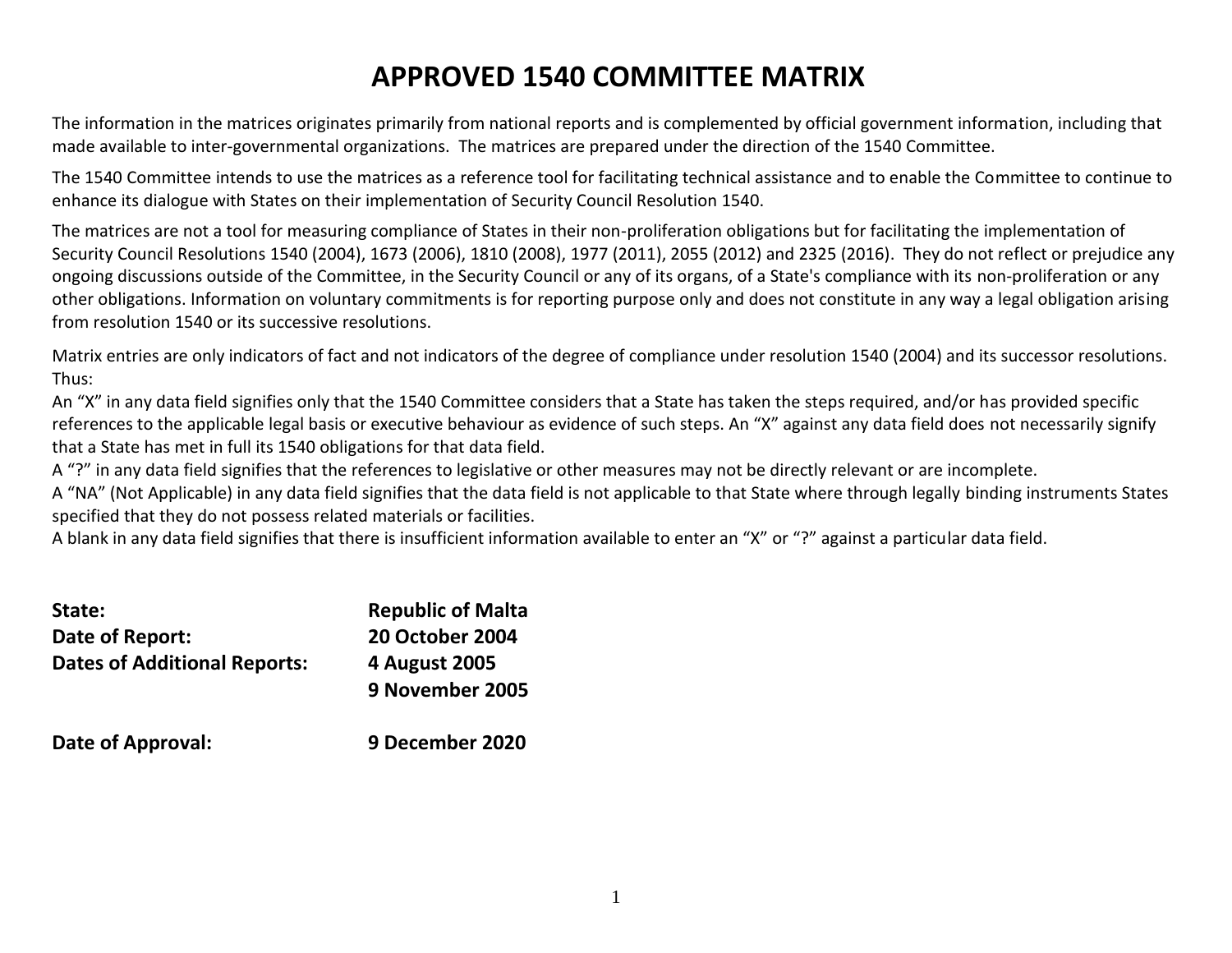## **I. OP 1 and related matters from OP 5, OP 8 (a), (b), (c) and OP10**

|                | <b>Adherence to legally binding</b><br>instruments, membership of<br>organisations, participation<br>in arrangements and<br>statements made. | Relevant information (i.e., signing, deposit of instrument of accession, ratification, etc) |  |  |  |  |  |  |  |  |  |
|----------------|----------------------------------------------------------------------------------------------------------------------------------------------|---------------------------------------------------------------------------------------------|--|--|--|--|--|--|--|--|--|
| 1              | Nuclear Non-<br><b>Proliferation Treaty</b><br>(NPT)                                                                                         | Deposit 6 February 1970                                                                     |  |  |  |  |  |  |  |  |  |
| $\overline{2}$ | Nuclear Weapons Free<br>Zone/ Protocol(s)                                                                                                    |                                                                                             |  |  |  |  |  |  |  |  |  |
| $\overline{3}$ | International<br>Convention for the<br>Suppression of Acts of<br>Nuclear Terrorism                                                           | Deposit 26 September 2012                                                                   |  |  |  |  |  |  |  |  |  |
| 4              | Convention on Physical<br><b>Protection of Nuclear</b><br>Material (CPPNM)                                                                   | Deposit 16 October 2003                                                                     |  |  |  |  |  |  |  |  |  |
| 5              | 2005 Amendment to the<br><b>CPPNM</b>                                                                                                        | Deposit 16 September 2013                                                                   |  |  |  |  |  |  |  |  |  |
| 6              | Comprehensive Nuclear-<br>Test-Ban Treaty (CTBT)<br>(not in force)                                                                           | Deposit 23 July 2001                                                                        |  |  |  |  |  |  |  |  |  |
| $\overline{7}$ | <b>Chemical Weapons</b><br>Convention (CWC)                                                                                                  | Deposit 28 April 1997                                                                       |  |  |  |  |  |  |  |  |  |
| 8              | <b>Biological Weapons</b><br>Convention (BWC)                                                                                                | Deposit 7 April 1975                                                                        |  |  |  |  |  |  |  |  |  |
| 9              | Geneva Protocol of 1925                                                                                                                      | Deposit 21 September 1964                                                                   |  |  |  |  |  |  |  |  |  |
| 10             | 1997 International<br>Convention for the<br><b>Suppression of Terrorist</b><br><b>Bombings</b>                                               | Deposit 11 November 2001                                                                    |  |  |  |  |  |  |  |  |  |
| 11             | 1999 International<br>Convention for the<br>Suppression of the<br><b>Financing of Terrorism</b>                                              | Deposit 11 November 2001                                                                    |  |  |  |  |  |  |  |  |  |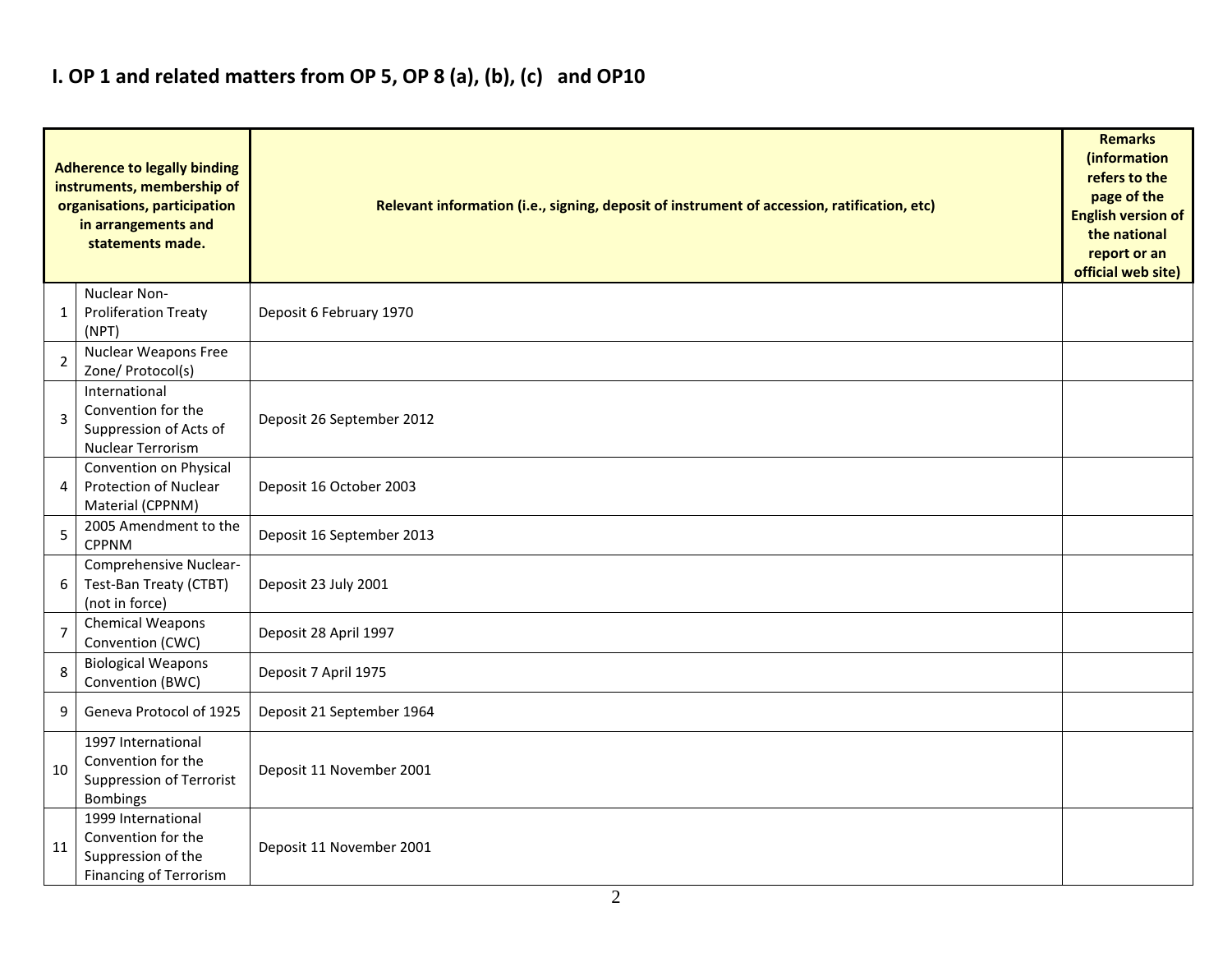|    | 2005 Protocol to the                                                                  |                                                                                                                                                                                                                                                                                                                                                                                                                                                                  |  |
|----|---------------------------------------------------------------------------------------|------------------------------------------------------------------------------------------------------------------------------------------------------------------------------------------------------------------------------------------------------------------------------------------------------------------------------------------------------------------------------------------------------------------------------------------------------------------|--|
|    | Convention for the                                                                    |                                                                                                                                                                                                                                                                                                                                                                                                                                                                  |  |
| 12 | suppression of unlawful                                                               |                                                                                                                                                                                                                                                                                                                                                                                                                                                                  |  |
|    | acts against the safety of                                                            |                                                                                                                                                                                                                                                                                                                                                                                                                                                                  |  |
|    | maritime navigation                                                                   |                                                                                                                                                                                                                                                                                                                                                                                                                                                                  |  |
|    | 2005 Protocol to the                                                                  |                                                                                                                                                                                                                                                                                                                                                                                                                                                                  |  |
|    | Protocol for the                                                                      |                                                                                                                                                                                                                                                                                                                                                                                                                                                                  |  |
| 13 | suppression of unlawful                                                               |                                                                                                                                                                                                                                                                                                                                                                                                                                                                  |  |
|    | acts against the safety of                                                            |                                                                                                                                                                                                                                                                                                                                                                                                                                                                  |  |
|    | fixed platforms located                                                               |                                                                                                                                                                                                                                                                                                                                                                                                                                                                  |  |
|    | on the continental shelf                                                              |                                                                                                                                                                                                                                                                                                                                                                                                                                                                  |  |
|    | 2010 Convention on the                                                                |                                                                                                                                                                                                                                                                                                                                                                                                                                                                  |  |
|    | Suppression of Unlawful                                                               |                                                                                                                                                                                                                                                                                                                                                                                                                                                                  |  |
| 14 | Acts Relating to                                                                      | Deposit 26 September 2016                                                                                                                                                                                                                                                                                                                                                                                                                                        |  |
|    | <b>International Civil</b>                                                            |                                                                                                                                                                                                                                                                                                                                                                                                                                                                  |  |
|    | Aviation                                                                              |                                                                                                                                                                                                                                                                                                                                                                                                                                                                  |  |
|    | Other relevant regional                                                               |                                                                                                                                                                                                                                                                                                                                                                                                                                                                  |  |
| 15 | legally binding                                                                       |                                                                                                                                                                                                                                                                                                                                                                                                                                                                  |  |
|    | instruments                                                                           |                                                                                                                                                                                                                                                                                                                                                                                                                                                                  |  |
| 16 | <b>International Atomic</b>                                                           | Deposit 29 September 1997                                                                                                                                                                                                                                                                                                                                                                                                                                        |  |
|    | Energy Agency (IAEA)                                                                  |                                                                                                                                                                                                                                                                                                                                                                                                                                                                  |  |
| 17 | Directly relevant<br>Arrangements                                                     | <b>Nuclear Suppliers Group (NSG)</b><br>Australia Group (AG)<br>Wassenaar Arrangement (WA)<br>Proliferation Security Initiative (PSI)<br>Global Initiative to Combat Nuclear Terrorism (GICNT)<br>Hague Code of Conduct (HCoC)<br>Megaport Initiative                                                                                                                                                                                                            |  |
| 18 | Statement on non-<br>provision of WMD and<br>related materials to<br>non-State actors | State reports that it does not provide any form of support to non-State actors that attempt to develop, acquire, manufacture,<br>possess, transport, transfer or use nuclear, chemical or biological weapons and their means of delivery.                                                                                                                                                                                                                        |  |
| 19 | Membership in relevant<br>international, regional<br>or sub-regional<br>organisations | World Customs Organization and its Framework of Standards to Secure and Facilitate Global Trade (SAFE)<br><b>INTERPOL</b><br>World Health Organization (WHO)<br>World Organisation for Animal Health (OIE)<br>International Maritime Organization (IMO)<br>European Union (EU)<br>Organization for Security and Co-operation in Europe (OSCE)<br>Council of Europe Committee of Experts on the Evaluation of Anti-Money Laundering Measures and the Financing of |  |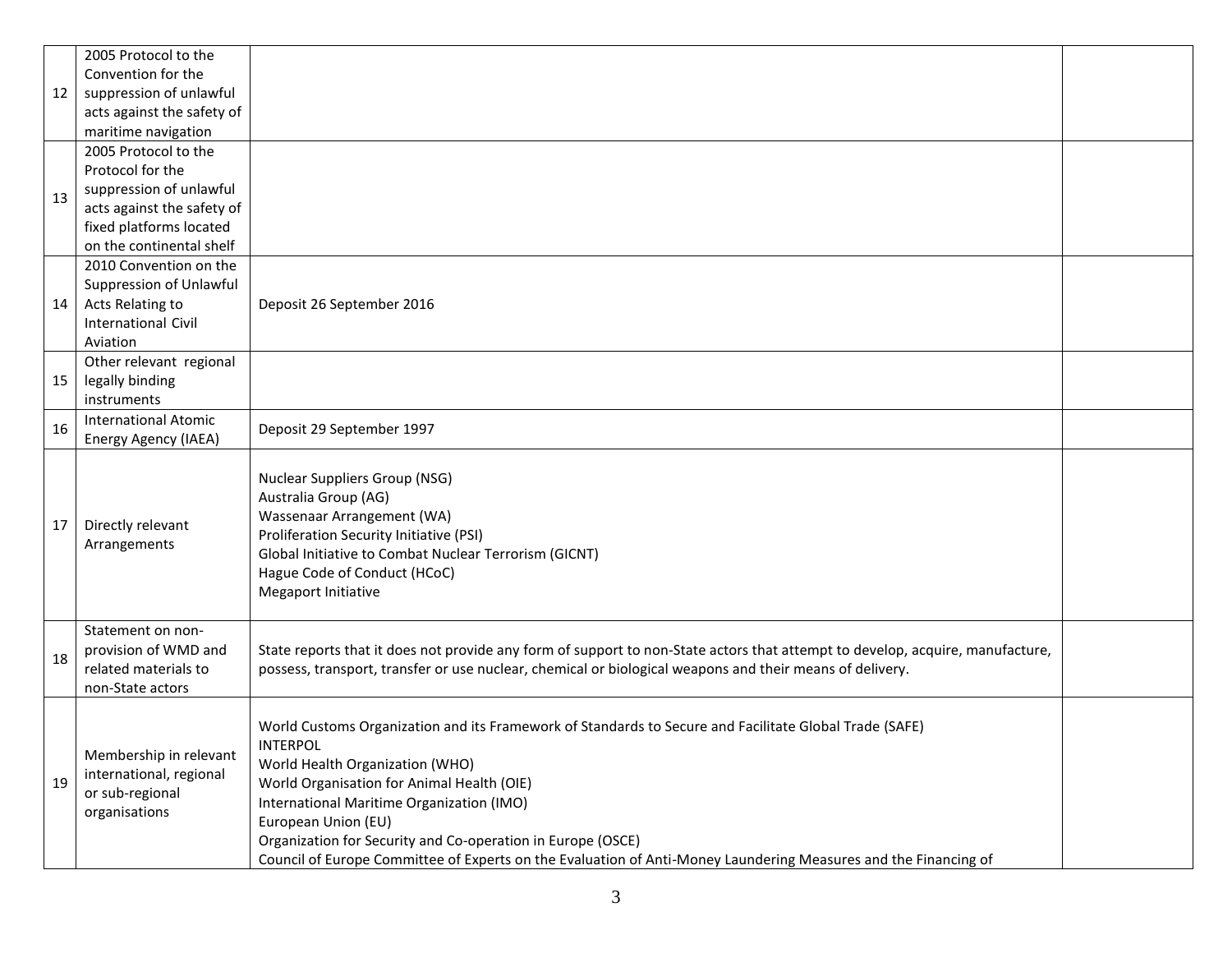|  | Terrorism (MONEYVAL)            |  |
|--|---------------------------------|--|
|  | <b>Egmont Group</b>             |  |
|  | Inter-Parliamentary Union (IPU) |  |
|  | International Monetary Fund     |  |
|  | World Bank                      |  |
|  |                                 |  |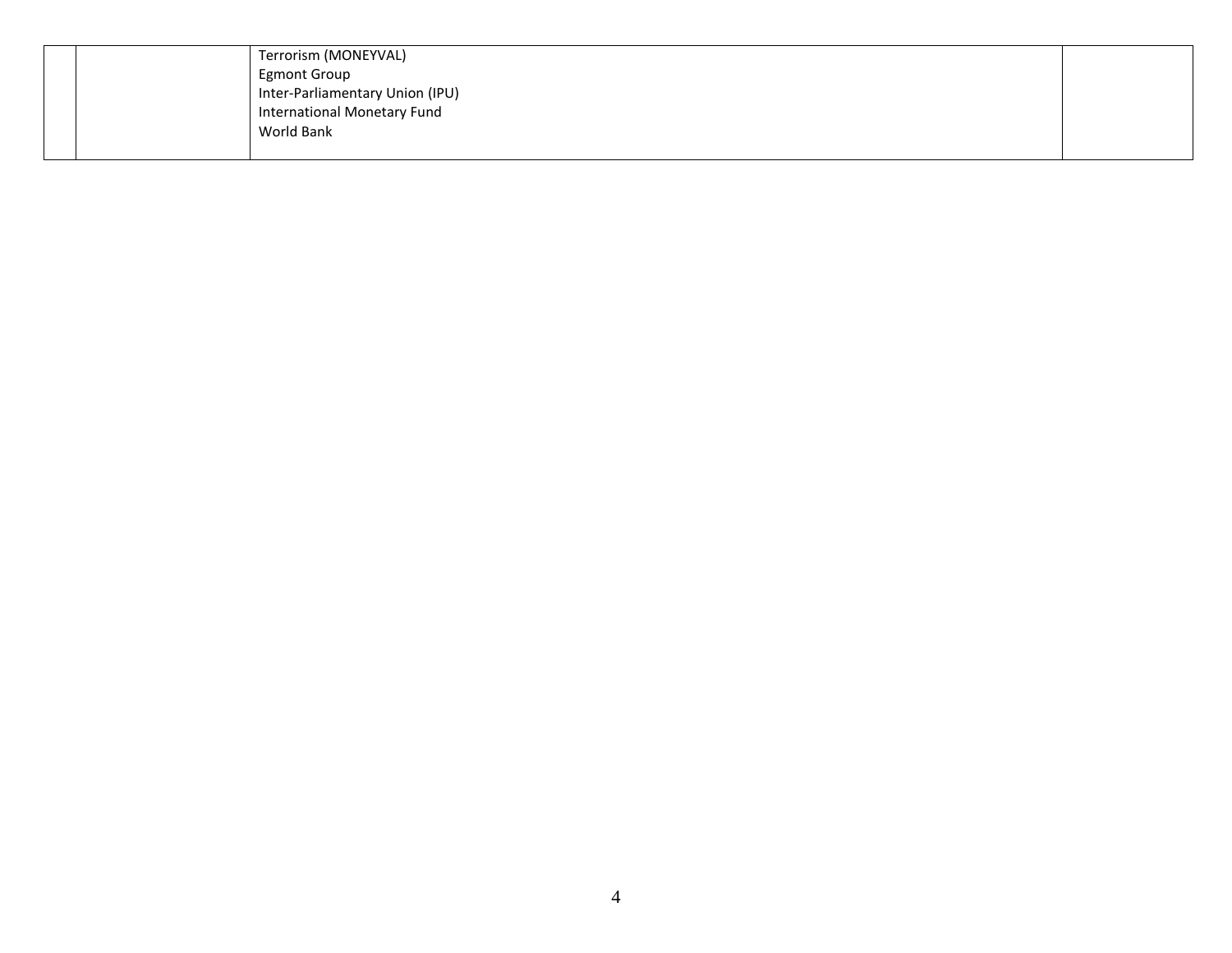### **II. OP 2 - Nuclear Weapons (NW), Chemical Weapons (CW) and Biological Weapons (BW)**

| <b>National legislation which</b><br>prohibits persons or entities |        |                   |                   | <b>National legal framework</b>                                                                                                                                                                                                                                                                                                                                                                                                                                                                                                                                                                                                                                                                                                                                                                                                                                                                                                                                                                                                                                                                                                                             |                              |                |                            | <b>Enforcement and civil/criminal penalties</b>                                                                                                                                                                                                                                                                                                                      |                |
|--------------------------------------------------------------------|--------|-------------------|-------------------|-------------------------------------------------------------------------------------------------------------------------------------------------------------------------------------------------------------------------------------------------------------------------------------------------------------------------------------------------------------------------------------------------------------------------------------------------------------------------------------------------------------------------------------------------------------------------------------------------------------------------------------------------------------------------------------------------------------------------------------------------------------------------------------------------------------------------------------------------------------------------------------------------------------------------------------------------------------------------------------------------------------------------------------------------------------------------------------------------------------------------------------------------------------|------------------------------|----------------|----------------------------|----------------------------------------------------------------------------------------------------------------------------------------------------------------------------------------------------------------------------------------------------------------------------------------------------------------------------------------------------------------------|----------------|
| to engage in one of the<br>following activities and its            |        | $X$ /?            |                   | Source document of national implementation                                                                                                                                                                                                                                                                                                                                                                                                                                                                                                                                                                                                                                                                                                                                                                                                                                                                                                                                                                                                                                                                                                                  |                              | $X$ /?         |                            |                                                                                                                                                                                                                                                                                                                                                                      | <b>Remarks</b> |
| enforcement                                                        | N<br>W | $\mathbf{c}$<br>W | $\mathbf{B}$<br>W | law                                                                                                                                                                                                                                                                                                                                                                                                                                                                                                                                                                                                                                                                                                                                                                                                                                                                                                                                                                                                                                                                                                                                                         | $\overline{\mathsf{N}}$<br>W | $\mathsf{c}$   | $\mathbf{B}$<br><b>W</b> W | <b>Source document</b>                                                                                                                                                                                                                                                                                                                                               |                |
| manufacture<br>1                                                   | X      | X.                | Χ                 | NW/CW/BW:<br>Criminal Code, as amended, Articles 314CC<br>(make a lethal device which is defined to<br>include any radioactive dispersal or radiation<br>emitting device and any other thing designed<br>or that has the capability to cause death,<br>serious bodily injury or substantial material<br>damage through the release, dissemination or<br>impact of toxic chemicals, biological agents or<br>toxins or similar substances or radiation or<br>radioactive material), 328A (2)(f) (act of<br>terrorism includes manufacture of a nuclear,<br>biological or chemical weapon)<br>National Interest (Enabling Powers) Act (CAP.<br>365), as amended<br>NW:<br>Criminal Code, as amended, Articles 314B<br>(alter nuclear material which is likely to cause<br>death or serious injury to any person or<br>substantial damage to property)<br>Nuclear Safety and Radiation Protection<br>Regulations (Legal Notice No. 44 of 28 January<br>2003), as amended, Regulation 8 (without<br>lawful authority alter nuclear material which<br>causes or is likely to cause death or serious<br>injury to any person or substantial damage to<br>property) | X                            | $\mathsf{X}^-$ | X                          | NW/CW/BW:<br>Criminal Code, as amended, Articles 314CC,<br>328A (3) (criminal penalty)<br>National Interest (Enabling Powers) Act (CAP.<br>365), as amended<br>NW:<br>Criminal Code, as amended, Article 311<br>Nuclear Safety and Radiation Protection<br>Regulations, (Legal Notice No. 44 of 28 January<br>2003), as amended, Regulation 67 (criminal<br>penalty) |                |
|                                                                    |        |                   |                   | CW:<br>Chemical Weapons Convention Act (Act No. V<br>of 1997), as amended, Article 4 (takes part in                                                                                                                                                                                                                                                                                                                                                                                                                                                                                                                                                                                                                                                                                                                                                                                                                                                                                                                                                                                                                                                         |                              |                |                            | CW:<br>Chemical Weapons Convention Act (Act No. V<br>of 1997), as amended, Article 4 (criminal                                                                                                                                                                                                                                                                       |                |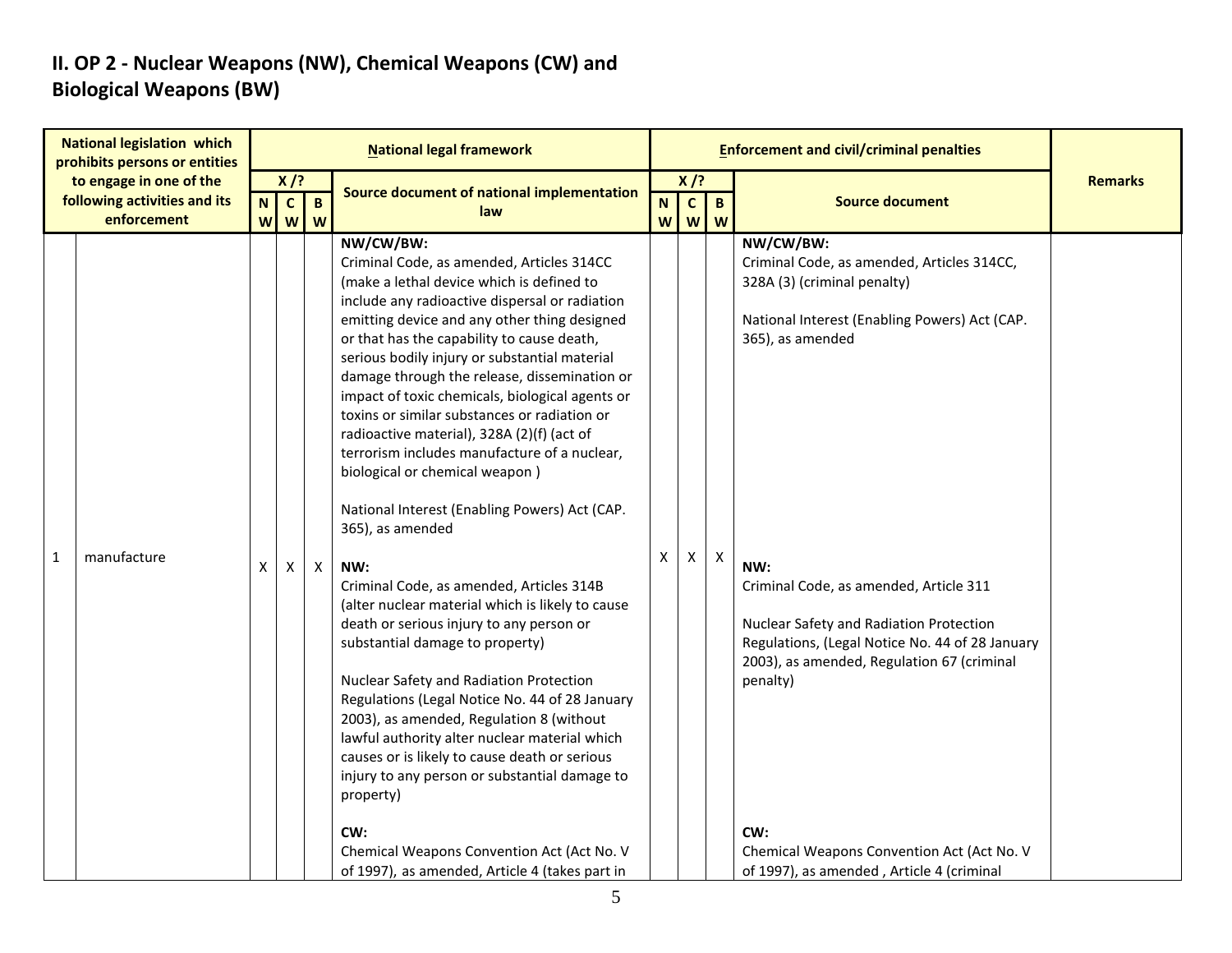|                |         |   |   |              | any activity which leads to the production of<br>chemical weapons)                                                                                                                                                                                                                                                                                                                                                                                                                                                                                                                                                                                                                                                                                                                                                                                                                                                                         |   |   |              | penalty)                                                                                                                                                                                                                                                   |
|----------------|---------|---|---|--------------|--------------------------------------------------------------------------------------------------------------------------------------------------------------------------------------------------------------------------------------------------------------------------------------------------------------------------------------------------------------------------------------------------------------------------------------------------------------------------------------------------------------------------------------------------------------------------------------------------------------------------------------------------------------------------------------------------------------------------------------------------------------------------------------------------------------------------------------------------------------------------------------------------------------------------------------------|---|---|--------------|------------------------------------------------------------------------------------------------------------------------------------------------------------------------------------------------------------------------------------------------------------|
|                |         |   |   |              | NW/CW/BW:<br>Criminal Code, as amended, Article 328A (2)(f)<br>(acquisition)                                                                                                                                                                                                                                                                                                                                                                                                                                                                                                                                                                                                                                                                                                                                                                                                                                                               |   |   |              | NW/CW/BW:<br>Criminal Code, as amended, Article 328A (3)                                                                                                                                                                                                   |
| $\overline{2}$ | acquire | X | X | $\mathsf{X}$ | NW:<br>Nuclear Safety and Radiation Protection<br>Regulations (Legal Notice No. 44 of 28 January<br>2003), as amended, Regulation 8 (without<br>lawful authority receipt of nuclear material)                                                                                                                                                                                                                                                                                                                                                                                                                                                                                                                                                                                                                                                                                                                                              | X | X | $\mathsf{X}$ | NW:<br>Nuclear Safety and Radiation Protection<br>Regulations, (Legal Notice<br>No. 44 of 28 January 2003), as amended,<br>Regulation 67                                                                                                                   |
|                |         |   |   |              | CW:<br>Chemical Weapons Convention Act (Act No. V<br>of 1997), as amended, Article 4 (acquisition)                                                                                                                                                                                                                                                                                                                                                                                                                                                                                                                                                                                                                                                                                                                                                                                                                                         |   |   |              | CW:<br>Chemical Weapons Convention Act (Act No. V<br>of 1997, as amended, Article 4                                                                                                                                                                        |
| 3              | possess | X | X | $\mathsf{X}$ | NW/CW/BW:<br>Criminal Code, as amended, Articles 314C<br>(possession of a lethal device or nuclear<br>material for the purpose of proliferation; lethal<br>device is defined to include any radioactive<br>dispersal or radiation emitting device and any<br>other thing designed or that has the capability<br>to cause death, serious bodily injury or<br>substantial material damage through the<br>release, dissemination or impact of toxic<br>chemicals, biological agents or toxins or similar<br>substances or radiation or radioactive<br>material), 314CC (possession of radioactive<br>material or lethal device), 328A (2)(f)<br>(possession)<br>NW:<br>Criminal Code, as amended, Article 314B<br>(possess nuclear material)<br>Nuclear Safety and Radiation Protection<br><b>Regulations (Legal Notice</b><br>No. 44 of 28 January 2003), as amended,<br>Regulation 8 (without lawful authority possess<br>nuclear material) | X | X | X            | NW/CW/BW:<br>Criminal Code, as amended, Articles 313,<br>314CC, 328A (3)<br>NW:<br>Criminal Code, as amended, Article 311<br>Nuclear Safety and Radiation Protection<br>Regulations (Legal Notice No. 44 of 28 January<br>2003), as amended, Regulation 67 |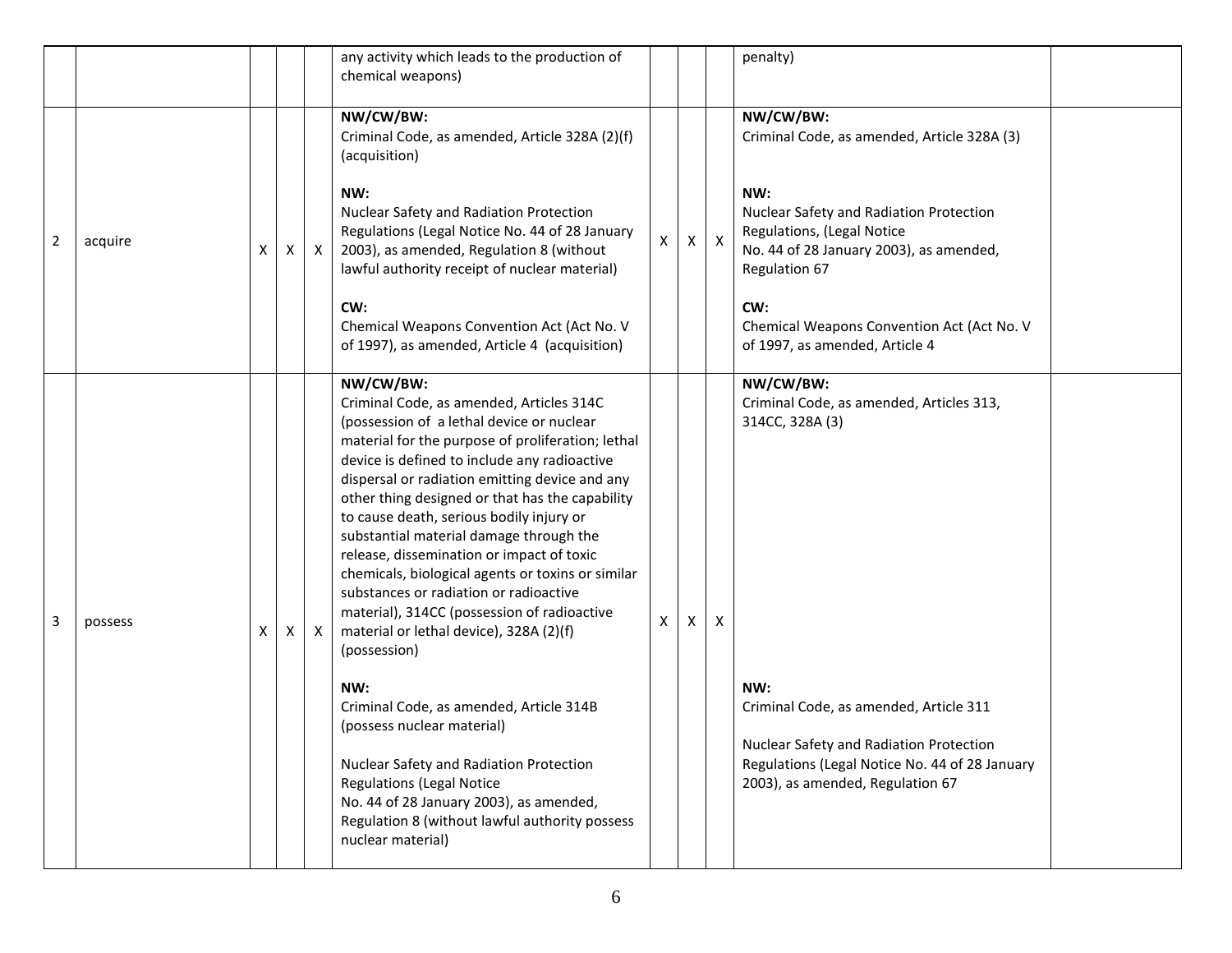|   |           |   |   |              | CW:<br>Chemical Weapons Convention Act (Act No. V<br>of 1997), as amended, Article 4 (retaining)                                                                                                                                                                                                                                                                     |              |              |                           | CW:<br>Chemical Weapons Convention Act (Act No. V<br>of 1997), as amended, Article 4                                          |
|---|-----------|---|---|--------------|----------------------------------------------------------------------------------------------------------------------------------------------------------------------------------------------------------------------------------------------------------------------------------------------------------------------------------------------------------------------|--------------|--------------|---------------------------|-------------------------------------------------------------------------------------------------------------------------------|
|   |           |   |   |              | CW/BW:<br>Criminal Code, as amended, Article 328A (2)(g)<br>(research)                                                                                                                                                                                                                                                                                               |              |              |                           | CW/BW:<br>Criminal Code, as amended, Article 328A (3)                                                                         |
| 4 | develop   |   | Χ | $\mathsf{X}$ | CW:<br>Chemical Weapons Convention Act (Act No. V<br>of 1997), as amended, Article 4 (development)                                                                                                                                                                                                                                                                   |              | X            | $\boldsymbol{\mathsf{X}}$ | CW:<br>Chemical Weapons Convention Act (Act No. V<br>of 1997), as amended, Article 4                                          |
| 5 | transport | Χ | X | $\mathsf{X}$ | NW/CW/BW:<br>Criminal Code, as amended, Article 328A (2)(f)<br>(transport)                                                                                                                                                                                                                                                                                           | $\mathsf{x}$ | $\mathsf{x}$ | $\boldsymbol{\mathsf{x}}$ | NW/CW/BW:<br>Criminal Code, as amended, Article 328A (3)                                                                      |
|   |           |   |   |              | NW/CW/BW:<br>Criminal Code, as amended, Article 328A (2)(f)<br>(supply)<br>NW:                                                                                                                                                                                                                                                                                       |              |              |                           | NW/CW/BW:<br>Criminal Code, as amended, Article 328A (3)<br>(supply)<br>NW:                                                   |
|   |           |   |   |              | Criminal Code, as amended, Articles 314B,<br>328A(4)(h) (transfers nuclear material)                                                                                                                                                                                                                                                                                 |              |              |                           | Criminal Code, as amended, Articles 311,<br>328A(3)                                                                           |
| 6 | transfer  | X | Χ | $\mathsf{X}$ | Nuclear Safety and Radiation Protection<br>Regulations (Legal Notice No. 44 of 28 January<br>2003), as amended, Regulation 8 (without<br>lawful authority transfer nuclear material)                                                                                                                                                                                 | X            | X            | $\mathsf{X}$              | Nuclear Safety and Radiation Protection<br>Regulations (Legal Notice No. 44 of 28 January<br>2003), as amended, Regulation 67 |
|   |           |   |   |              | CW:<br>Chemical Weapons Convention Act (Act No. V<br>of 1997), as amended, Article 4 (direct or<br>indirect transfer of chemical weapons; transfer<br>any chemical product listed in the schedules to<br>the CWC for purposes other than those<br>specified in Articles IV and V of the Convention<br>or in a manner other than that specified in the<br>Convention) |              |              |                           | CW:<br>Chemical Weapons Convention Act (Act No. V<br>of 1997), as amended, Article 4                                          |
|   | use       | X | X | $\mathsf{X}$ | NW/CW/BW:<br>Criminal Code, as amended, Articles 314A<br>(detonate a lethal device which is defined to<br>include any radioactive dispersal or radiation<br>emitting device and any other thing designed                                                                                                                                                             | $\mathsf{x}$ | X            | $\mathsf{X}$              | NW/CW/BW:<br>Criminal Code, as amended, Articles 314A,<br>314CA, 314CB, 328A (3)                                              |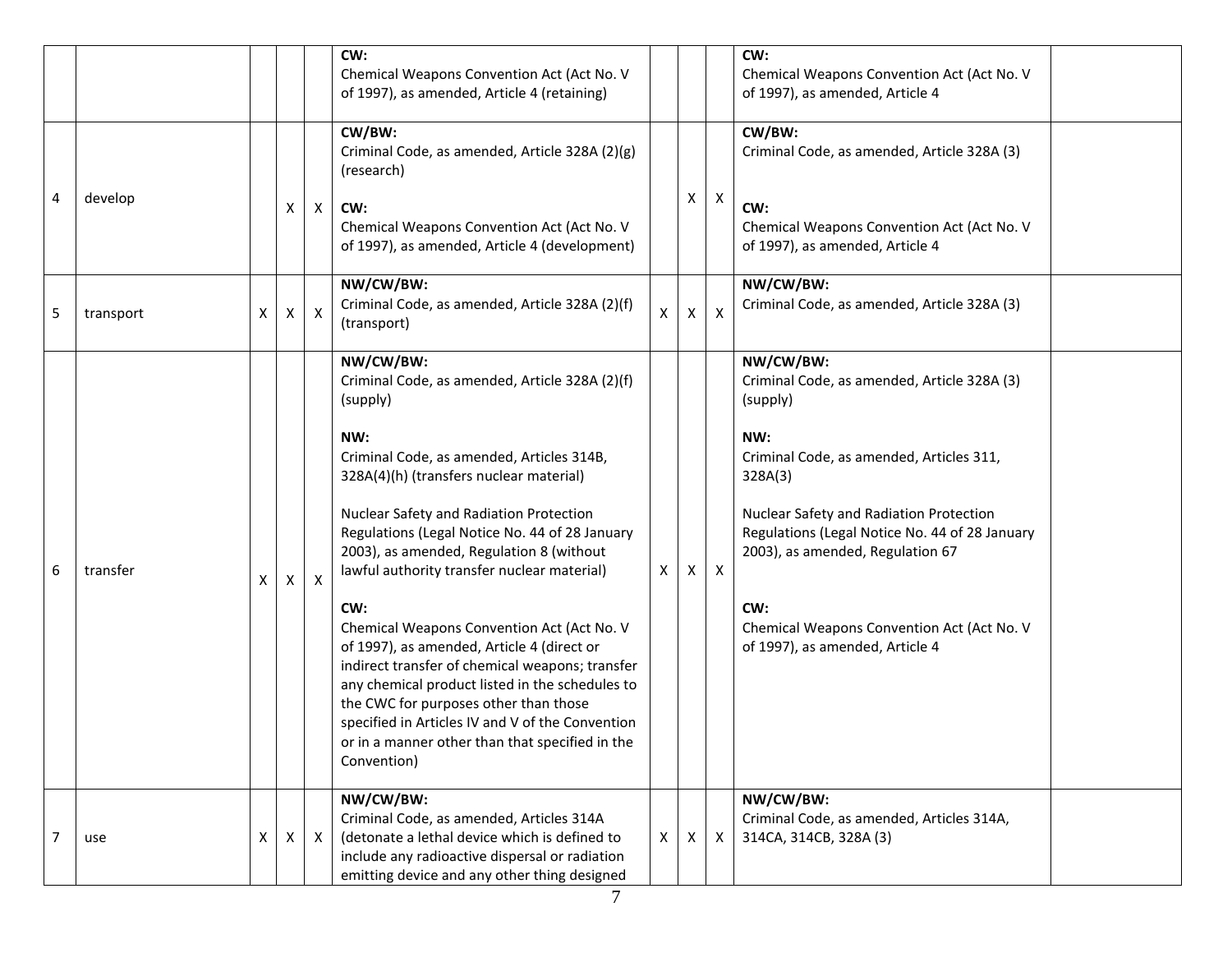|    |                                                                    |              |              |              | or that has the capability to cause death,<br>serious bodily injury or substantial material<br>damage through the release, dissemination or<br>impact of toxic chemicals, biological agents or<br>toxins or similar substances or radiation or<br>radioactive material), 314CA (use of radioactive<br>material or a lethal device), 314CB, 328A (2)(f) |   |    |                |                                                                                                                                                                                |
|----|--------------------------------------------------------------------|--------------|--------------|--------------|--------------------------------------------------------------------------------------------------------------------------------------------------------------------------------------------------------------------------------------------------------------------------------------------------------------------------------------------------------|---|----|----------------|--------------------------------------------------------------------------------------------------------------------------------------------------------------------------------|
|    |                                                                    |              |              |              | NW:<br>Criminal Code, as amended, Article 314B (make<br>use of, disperse nuclear material)<br>Nuclear Safety and Radiation Protection<br>Regulations (Legal Notice No. 44 of 28 January<br>2003), as amended, Regulation 8 (without<br>lawful authority use nuclear material)                                                                          |   |    |                | NW:<br>Criminal Code, as amended, Article 311<br>Nuclear Safety and Radiation Protection<br>Regulations (Legal Notice No. 44 of 28 January<br>2003), as amended, Regulation 67 |
|    |                                                                    |              |              |              | CW:<br>Chemical Weapons Convention Act (Act No. V<br>of 1997), as amended, Article 4 (use of a<br>chemical weapon, use any chemical product<br>listed in the schedules to the Convention for<br>purposes other than those specified in Articles<br>IV and V of the Convention or in a manner<br>other than that specified in the Convention)           |   |    |                | CW:<br>Chemical Weapons Convention Act (Act No. V<br>of 1997), as amended, Article 4                                                                                           |
| 8  | attempt to engage in<br>abovementioned<br>activities               | $\mathsf{X}$ | X            | $\mathsf{X}$ | NW/CW/BW:<br>Criminal Code, as amended, Article 41<br>NW:<br>Criminal Code, as amended, Article<br>328A(4)(h)(v)                                                                                                                                                                                                                                       | X | X. | X              | NW/CW/BW:<br>Criminal Code, as amended, Article 41                                                                                                                             |
| 9  | participate as an<br>accomplice in<br>abovementioned<br>activities | $\mathsf{X}$ | $\mathsf{X}$ | Χ            | NW/CW/BW:<br>Criminal Code, as amended, Articles 42-48 (on<br>accomplices)                                                                                                                                                                                                                                                                             | X | Χ  | $\mathsf{X}$   | NW/CW/BW:<br>Criminal Code, as amended, Article 43                                                                                                                             |
| 10 | assist in<br>abovementioned<br>activities                          | X            | $\mathsf{X}$ | $\mathsf{X}$ | NW/CW/BW:<br>Criminal Code, as amended, Article 83A<br>CW:<br>Chemical Weapons Convention Act (Act No. V<br>of 1997), as amended, Article 4                                                                                                                                                                                                            | Χ | X  | $\pmb{\times}$ | NW/CW/BW:<br>Criminal Code, as amended, Article 83A<br>CW:<br>Chemical Weapons Convention Act (Act No. V<br>of 1997), as amended, Article 4                                    |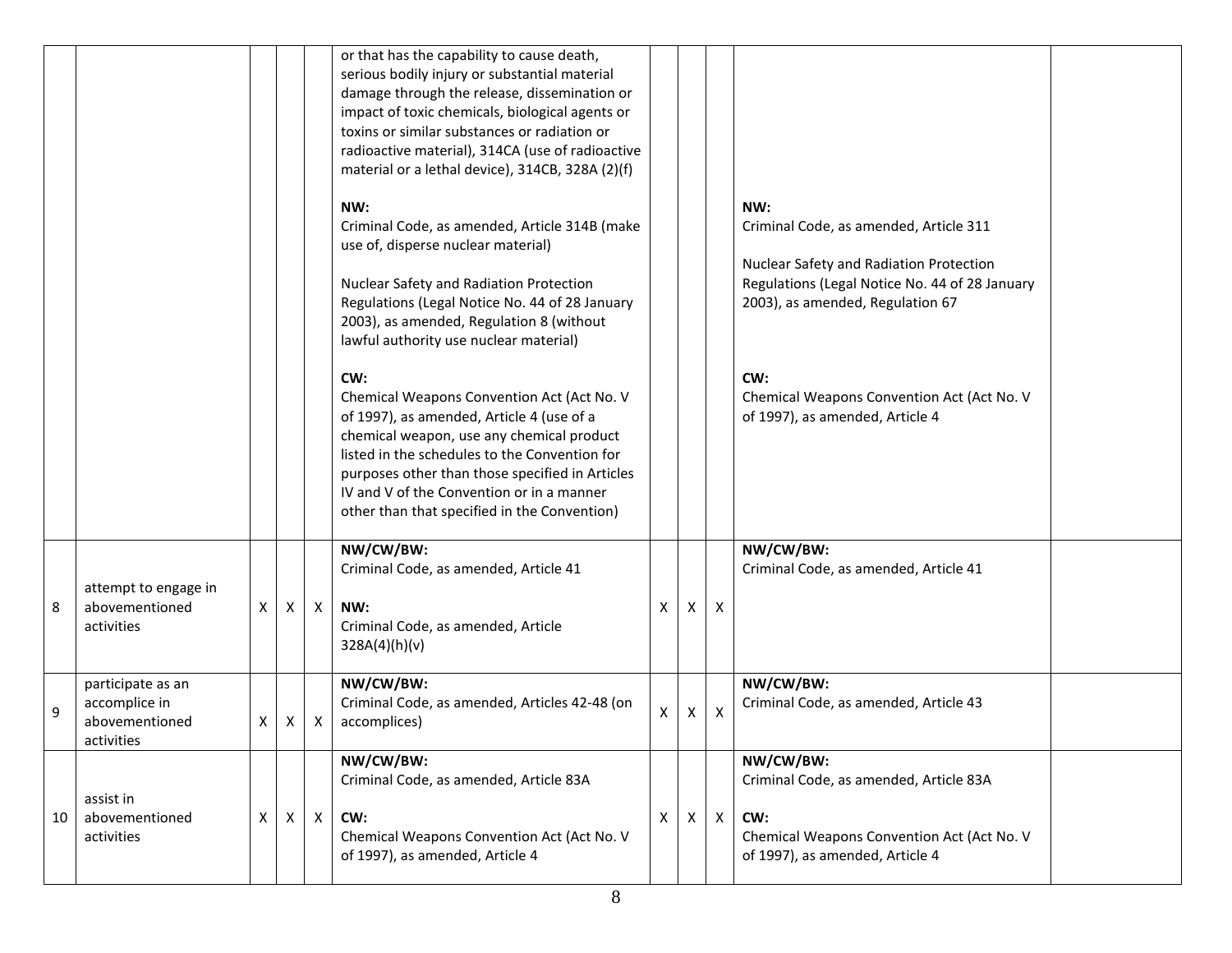| 11 | finance<br>abovementioned<br>activities                                   | X        | X            | X            | NW/CW/BW:<br>Criminal Code, as amended, Article 328F<br>(prohibition on financing)<br>CW:<br>Chemical Weapons Convention Act (Act No. V<br>of 1997), as amended, Article 4 (prohibition on<br>financing)                                                                                                                                                                       | $\times$     | X | $\mathsf{X}$ | NW/CW/BW:<br>Criminal Code, as amended, Article328F<br>Prevention of Money Laundering Act, as<br>amended<br>Prevention of Money Laundering and Funding<br>of Terrorism Regulations, as amended, Article 5<br>(Financial Intelligence Analysis Unit (FIAU))<br>CW:<br>Chemical Weapons Convention Act (Act No. V<br>of 1997), as amended, Article 4 |
|----|---------------------------------------------------------------------------|----------|--------------|--------------|--------------------------------------------------------------------------------------------------------------------------------------------------------------------------------------------------------------------------------------------------------------------------------------------------------------------------------------------------------------------------------|--------------|---|--------------|----------------------------------------------------------------------------------------------------------------------------------------------------------------------------------------------------------------------------------------------------------------------------------------------------------------------------------------------------|
| 12 | abovementioned<br>activities related to<br>means of delivery <sup>1</sup> | $\times$ | $\mathsf{X}$ | $\mathsf{X}$ | NW/CW/BW:<br>Criminal Code, as amended, Articles 314C<br>(possession of a lethal device or nuclear<br>material for the purpose of proliferation;<br>nuclear material and lethal device are defined<br>to include "delivery systems"), 328A(2)(f)-(g)<br>(biological, chemical weapons)<br>CW:<br>Chemical Weapons Convention Act (Act No. V<br>of 1997), as amended, Article 4 | $\mathsf{X}$ | X | X            | NW/CW/BW:<br>Criminal Code, as amended, Articles 313,<br>328A(3)<br>CW:<br>Chemical Weapons Convention Act (Act No. V<br>of 1997), as amended, Article 4                                                                                                                                                                                           |

1. Means of delivery: missiles, rockets and other unmanned systems capable of delivering nuclear, chemical, or biological weapons that are specially designed for such use.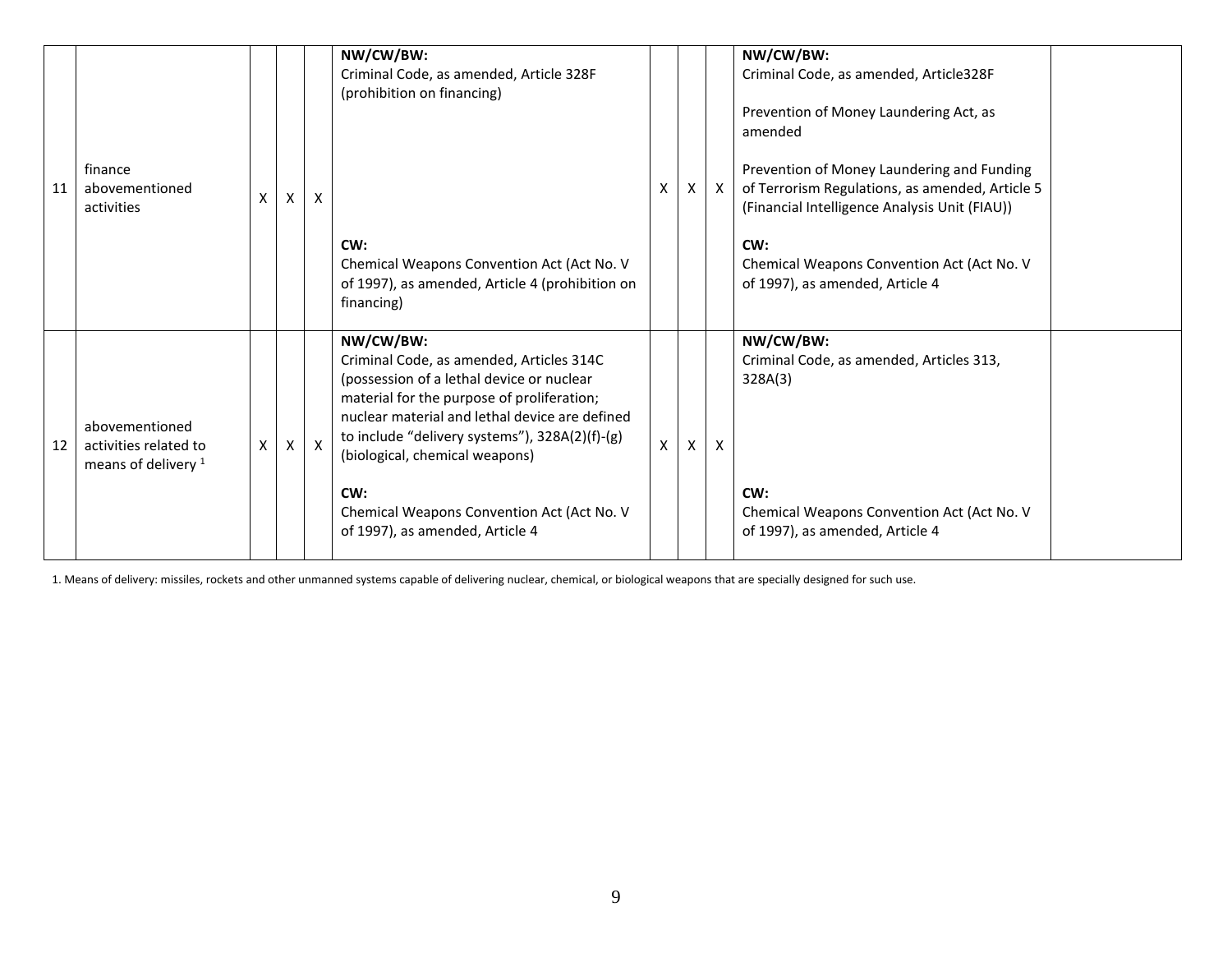#### **III. OP 3 (a) and (b) - Account for/Secure/Physically protect NW, CW and BW, including Related Materials <sup>2</sup>**

| <b>Measures to establish</b><br>domestic controls to prevent                                                  |                                       | National legal and/or regulatory framework |                             |                   |                                                                                                                                                                                                                                                                                                                                                                                                                                                                                                                                                                                                                                                                                         |   |                                      |  | <b>Enforcement and civil/criminal penalties</b>                                                                                                                                                                                                                                                                                                                                                                                                                                                                                                                                                |                |
|---------------------------------------------------------------------------------------------------------------|---------------------------------------|--------------------------------------------|-----------------------------|-------------------|-----------------------------------------------------------------------------------------------------------------------------------------------------------------------------------------------------------------------------------------------------------------------------------------------------------------------------------------------------------------------------------------------------------------------------------------------------------------------------------------------------------------------------------------------------------------------------------------------------------------------------------------------------------------------------------------|---|--------------------------------------|--|------------------------------------------------------------------------------------------------------------------------------------------------------------------------------------------------------------------------------------------------------------------------------------------------------------------------------------------------------------------------------------------------------------------------------------------------------------------------------------------------------------------------------------------------------------------------------------------------|----------------|
| the proliferation of NW, CW,<br><b>BW, and their means of</b><br>delivery; controls over<br>related materials |                                       | $\mathbf N$<br><b>W</b>                    | $X$ /?<br>$\mathbf{C}$<br>W | $\mathbf{B}$<br>W | <b>Source document</b>                                                                                                                                                                                                                                                                                                                                                                                                                                                                                                                                                                                                                                                                  |   | $X$ /?<br>N<br>B<br>C<br>W<br>W<br>W |  | <b>Source document</b>                                                                                                                                                                                                                                                                                                                                                                                                                                                                                                                                                                         | <b>Remarks</b> |
| $\mathbf{1}$                                                                                                  | Measures to account for<br>production | X                                          | $\pmb{\mathsf{X}}$          |                   | NW:<br>INFCIRC/193<br><b>Additional Protocol</b><br>Nuclear Safety and Radiation Protection<br>Regulations (Legal Notice No. 44 of 28 January<br>2003), as amended, Regulation 62 (accounting<br>for radioactive substances involved in work<br>with ionising radiation)<br>CW:<br>Chemical Weapons Convention Act (Act No. V<br>of 1997), as amended, Article 5(3)(iii) (The<br>National Authority shall be responsible for the<br>compiling of a national register containing<br>information on all types of existing chemicals<br>and chemical production facilities, the nature<br>of the activity carried therein as well as the<br>ultimate destination of the finished products) | X | X                                    |  | NW:<br>Nuclear Safety and Radiation Protection<br>Regulations (Legal Notice No. 44 of 28 January<br>2003), as amended, Regulations 62 (Radiation<br>Protection Board), 67 (enforcement)<br>CW:<br>Chemical Weapons Convention Act (Act No. V of<br>1997), as amended, Article 5 (The National<br>Authority shall be responsible for the compiling<br>of a national register containing information on<br>all types of existing chemicals and chemical<br>production facilities, the nature of the activity<br>carried therein as well as the ultimate<br>destination of the finished products) |                |
| $\overline{2}$                                                                                                | Measures to account for<br>use        | X                                          | Χ                           | $\mathsf{X}$      | NW:<br>INFCIRC/193<br><b>Additional Protocol</b><br>Nuclear Safety and Radiation Protection<br>Regulations (Legal Notice No. 44 of 28 January<br>2003), as amended, Regulation 62 (accounting<br>for radioactive substances involved in work<br>with ionising radiation)<br>CW:<br>Chemical Weapons Convention Act (Act No. V<br>of 1997), as amended, Article 5(3)(iii) (The                                                                                                                                                                                                                                                                                                           | X | X                                    |  | NW:<br>Nuclear Safety and Radiation Protection<br>Regulations (Legal Notice No. 44 of 28 January<br>2003), as amended, Regulations 62, 67<br>CW:<br>Chemical Weapons Convention Act (Act No. V of<br>1997), as amended, Article 5 (The National                                                                                                                                                                                                                                                                                                                                                |                |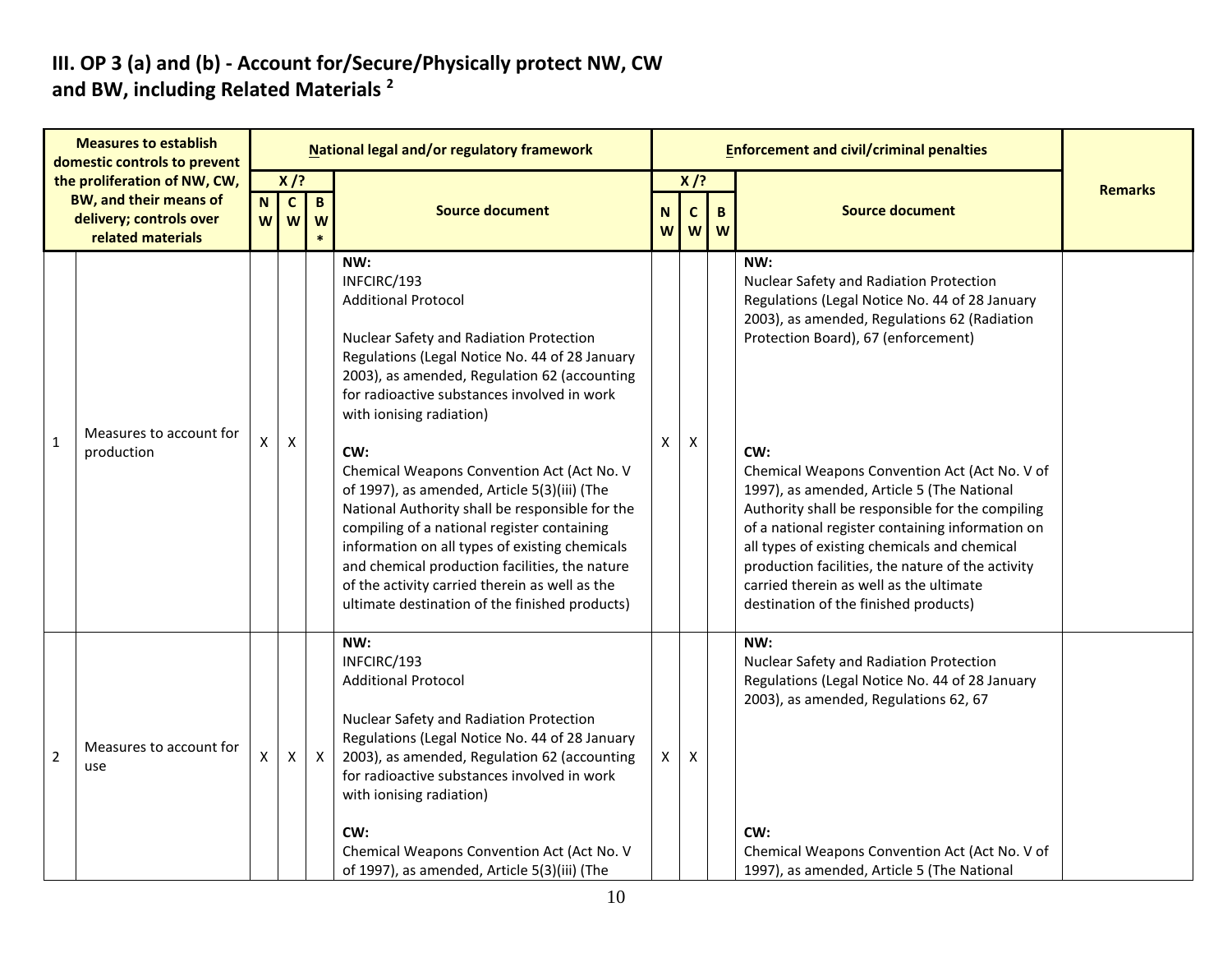|   |                                      |   |                    |                           | National Authority shall be responsible for the<br>compiling of a national register containing<br>information on all types of existing chemicals<br>and chemical production facilities, the nature<br>of the activity carried therein as well as the<br>ultimate destination of the finished products)<br>BW:<br>Directive 2000/54/EC of 18 September 2000 on<br>the protection of workers from risks related to<br>exposure to biological agents at work, as<br>amended, Article 13 (prior notification of first<br>time use of groups 2, 3 or 4 agents)<br>Protection of Workers from Risks related to<br>Exposure to Biological Agents at Work<br>Regulations, 2003 (L.N. 228 of 2003) (S.L.<br>242.25), Regulation 13 (prior notification for<br>the first time use of groups 2, 3 or 4 biological<br>agents) |   |   |                  | Authority shall be responsible for the compiling<br>of a national register containing information on<br>all types of existing chemicals and chemical<br>production facilities, the nature of the activity<br>carried therein as well as the ultimate<br>destination of the finished products)                                                                                                                                                                                                                                                    |  |
|---|--------------------------------------|---|--------------------|---------------------------|-------------------------------------------------------------------------------------------------------------------------------------------------------------------------------------------------------------------------------------------------------------------------------------------------------------------------------------------------------------------------------------------------------------------------------------------------------------------------------------------------------------------------------------------------------------------------------------------------------------------------------------------------------------------------------------------------------------------------------------------------------------------------------------------------------------------|---|---|------------------|--------------------------------------------------------------------------------------------------------------------------------------------------------------------------------------------------------------------------------------------------------------------------------------------------------------------------------------------------------------------------------------------------------------------------------------------------------------------------------------------------------------------------------------------------|--|
| 3 | Measures to account for<br>storage   | X | $\pmb{\mathsf{X}}$ |                           | NW:<br>INFCIRC/193<br><b>Additional Protocol</b><br>Nuclear Safety and Radiation Protection<br>Regulations (Legal Notice No. 44 of 28 January<br>2003), as amended, Regulation 62<br>CW:<br>Chemical Weapons Convention Act (Act No. V<br>of 1997), as amended, Article 5(3)(iii) (The<br>National Authority shall be responsible for the<br>compiling of a national register containing<br>information on all types of existing chemicals<br>and chemical production facilities, the nature<br>of the activity carried therein as well as the<br>ultimate destination of the finished products)                                                                                                                                                                                                                  | ? | Χ |                  | NW:<br>Nuclear Safety and Radiation Protection<br>Regulations (Legal Notice No. 44 of 28 January<br>2003), as amended, Regulations 62, 67<br>CW:<br>Chemical Weapons Convention Act (Act No. V of<br>1997), as amended, Article 5 (The National<br>Authority shall be responsible for the compiling<br>of a national register containing information on<br>all types of existing chemicals and chemical<br>production facilities, the nature of the activity<br>carried therein as well as the ultimate<br>destination of the finished products) |  |
| 4 | Measures to account for<br>transport | X | X                  | $\boldsymbol{\mathsf{X}}$ | NW/CW/BW:<br>EU Directive 2008/68/EC of 24 September 2008<br>on the inland transport of dangerous goods<br>(implementing ADR, RID and ADN), as<br>amended                                                                                                                                                                                                                                                                                                                                                                                                                                                                                                                                                                                                                                                         | X | X | $\boldsymbol{X}$ | NW/CW/BW:<br>European Agreement concerning the<br>International Carriage of Dangerous Goods by<br>Road (ADR), Regulations concerning the<br>International Carriage of Dangerous Goods by                                                                                                                                                                                                                                                                                                                                                         |  |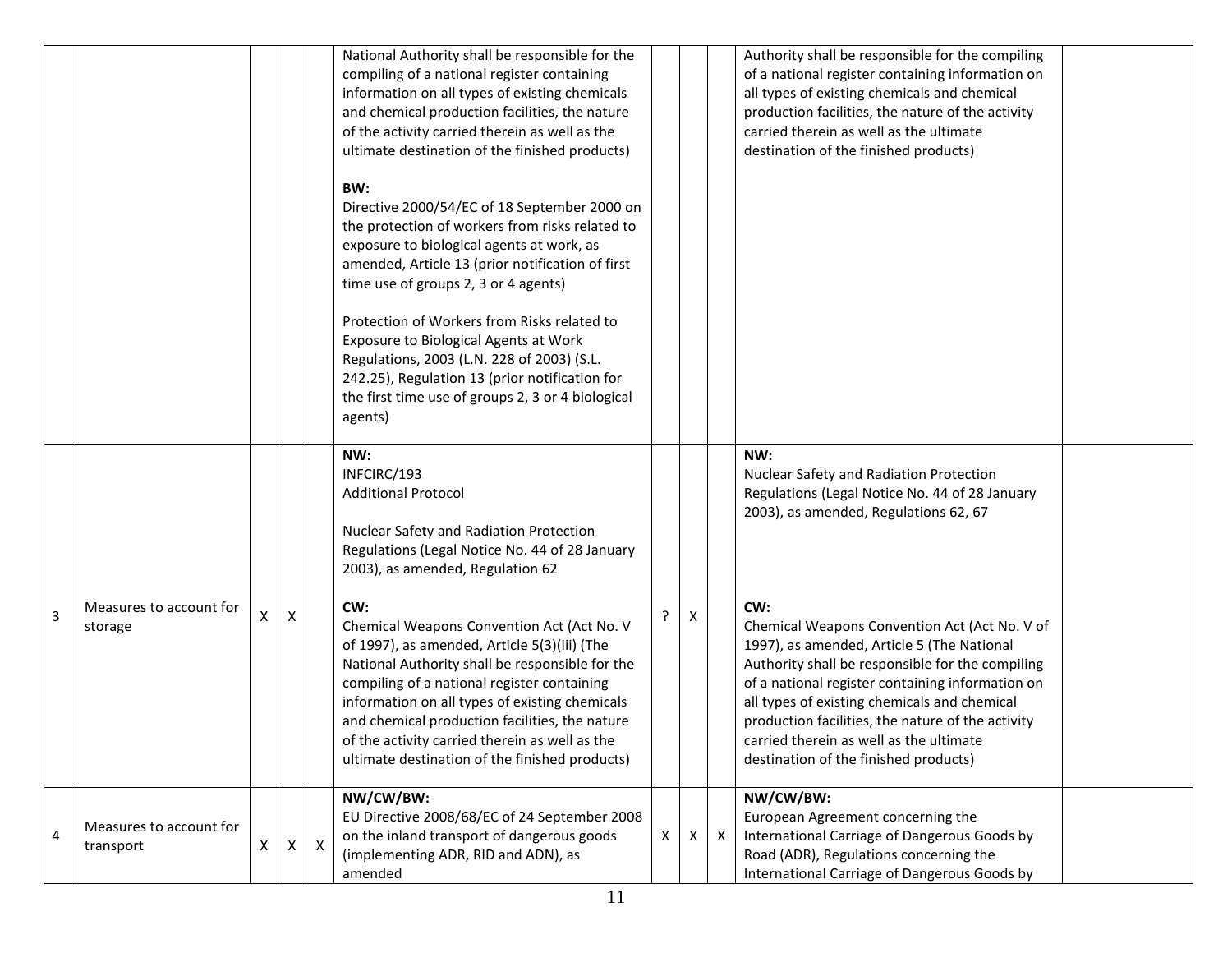|   |                                  |   |         | European Agreement concerning the<br>International Carriage of Dangerous Goods by<br>Road (ADR), Regulations concerning the<br>International Carriage of Dangerous Goods by<br>Rail (RID), European Agreement<br>concerning the International Carriage of<br>Dangerous Goods by Inland Waterways (ADN)                                                                                                                                                                       |   |         | Rail (RID), European Agreement<br>concerning the International Carriage of<br>Dangerous Goods by Inland Waterways (ADN)                                                                                                                                                                                                                                                                                                                                                      |
|---|----------------------------------|---|---------|------------------------------------------------------------------------------------------------------------------------------------------------------------------------------------------------------------------------------------------------------------------------------------------------------------------------------------------------------------------------------------------------------------------------------------------------------------------------------|---|---------|------------------------------------------------------------------------------------------------------------------------------------------------------------------------------------------------------------------------------------------------------------------------------------------------------------------------------------------------------------------------------------------------------------------------------------------------------------------------------|
|   |                                  |   |         | NW:<br>Nuclear Safety and Radiation Protection<br>Regulations (Legal Notice No. 44 of 28 January<br>2003), as amended, Regulation 7 (authorisation<br>for air and sea transport of nuclear material)                                                                                                                                                                                                                                                                         |   |         | NW:<br>Nuclear Safety and Radiation Protection<br>Regulations (Legal Notice No. 44 of 28 January<br>2003), as amended, Regulation 7 (Registrar-<br>General)                                                                                                                                                                                                                                                                                                                  |
|   |                                  |   |         | NW:<br>Nuclear Safety and Radiation Protection<br>Regulations (Legal Notice No. 44 of 28 January<br>2003), as amended, Regulation 64(2)<br>(notification to Board in the event a radioactive<br>substance is lost or stolen)                                                                                                                                                                                                                                                 |   |         | NW:<br>Nuclear Safety and Radiation Protection<br>Regulations (Legal Notice No. 44 of 28 January<br>2003), as amended, Regulations 62 (Radiation<br>Protection Board), 67 (enforcement)                                                                                                                                                                                                                                                                                      |
| 5 | Measures to secure<br>production | ? | $\cdot$ | CW:<br>Chemical Weapons Convention Act (Act No. V<br>of 1997), as amended, Article 5(3)(ii) (The<br>National Authority shall have the power to<br>inspect any premises, after giving reasonable<br>due notice and after giving the person in<br>charge of the premises sufficient time to<br>explain and justify any action carried out<br>therein, and to give such orders and directions<br>in order to enforce the implementation of the<br>provisions of the Convention) | ? | $\cdot$ | CW:<br>Chemical Weapons Convention Act (Act No. V of<br>1997), as amended, Article 5(3)(ii) (The National<br>Authority shall have the power to inspect any<br>premises, after giving reasonable due notice and<br>after giving the person in charge of the premises<br>sufficient time to explain and justify any action<br>carried out therein, and to give such orders and<br>directions in order to enforce the<br>implementation of the provisions of the<br>Convention) |
| 6 | Measures to secure use           | ? |         | NW:<br>Nuclear Safety and Radiation Protection<br>Regulations (Legal Notice No. 44 of 28 January<br>2003), as amended, Regulation 64(2)                                                                                                                                                                                                                                                                                                                                      | ? | ?       | NW:<br>Nuclear Safety and Radiation Protection<br>Regulations (Legal Notice No. 44 of 28 January<br>2003), as amended, Regulations 62, 67<br>CW:<br>Chemical Weapons Convention Act (Act No. V of<br>1997), as amended, Article 5(3)(ii) (The National<br>Authority shall have the power to inspect any<br>premises, after giving reasonable due notice and                                                                                                                  |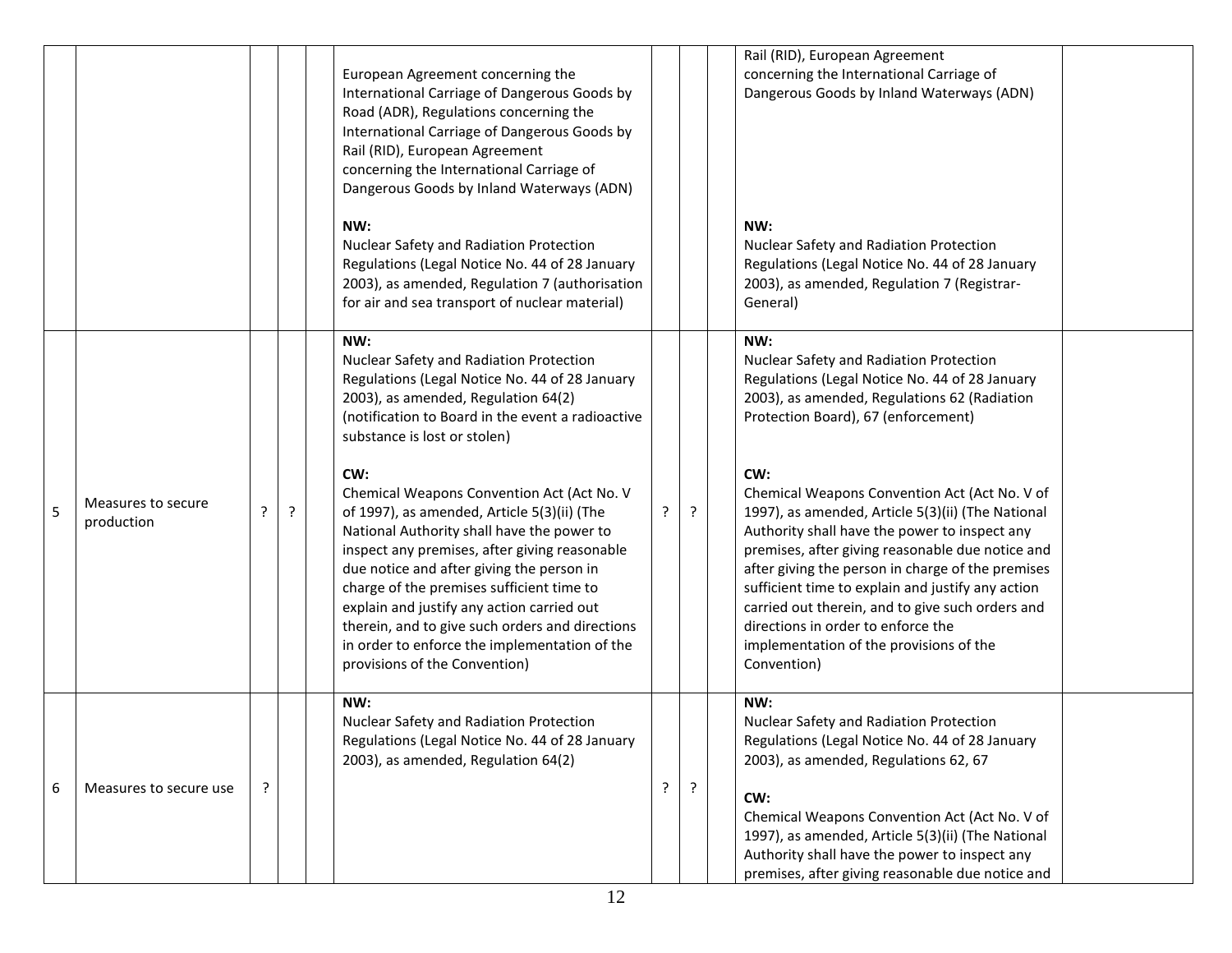|                |                                 |   |   |                           |                                                                                                                                                                                                                                                                                                                                                                                                                                                                                                                                                                                     |   |   |                           | after giving the person in charge of the premises<br>sufficient time to explain and justify any action<br>carried out therein, and to give such orders and<br>directions in order to enforce the<br>implementation of the provisions of the<br>Convention)                                                                                                                                                                                                                                                                                                                                                                                                                                                                                                                                           |  |
|----------------|---------------------------------|---|---|---------------------------|-------------------------------------------------------------------------------------------------------------------------------------------------------------------------------------------------------------------------------------------------------------------------------------------------------------------------------------------------------------------------------------------------------------------------------------------------------------------------------------------------------------------------------------------------------------------------------------|---|---|---------------------------|------------------------------------------------------------------------------------------------------------------------------------------------------------------------------------------------------------------------------------------------------------------------------------------------------------------------------------------------------------------------------------------------------------------------------------------------------------------------------------------------------------------------------------------------------------------------------------------------------------------------------------------------------------------------------------------------------------------------------------------------------------------------------------------------------|--|
| $\overline{7}$ | Measures to secure<br>storage   | ? |   | X                         | NW:<br>Nuclear Safety and Radiation Protection<br>Regulations (Legal Notice No. 44 of 28 January<br>2003), as amended, Regulation 64(2)<br>BW:<br>Directive 2000/54/EC of 18 September 2000 on<br>the protection of workers from risks related to<br>exposure to biological agents at work, as<br>amended, Annex V (secure storage of<br>containment level 4 agents)<br>Protection of Workers from Risks related to<br>Exposure to Biological Agents at Work<br>Regulations, 2003 (L.N. 228 of 2003) (S.L.<br>242.25), Schedule V (secure storage of<br>containment level 4 agents) | ? | ? | $\boldsymbol{\mathsf{X}}$ | NW:<br>Nuclear Safety and Radiation Protection<br>Regulations (Legal Notice No. 44 of 28 January<br>2003), as amended, Regulations 62, 67<br>CW:<br>Chemical Weapons Convention Act (Act No. V of<br>1997), as amended, Article 5 (The National<br>Authority shall have the power to inspect any<br>premises, after giving reasonable due notice and<br>after giving the person in charge of the premises<br>sufficient time to explain and justify any action<br>carried out therein, and to give such orders and<br>directions in order to enforce the<br>implementation of the provisions of the<br>Convention)<br>BW:<br>Protection of Workers from Risks related to<br>Exposure to Biological Agents at Work<br>Regulations, 2003 (L.N. 228 of 2003) (S.L.<br>242.25), Regulation 20 (offences) |  |
| 8              | Measures to secure<br>transport | X | х | $\boldsymbol{\mathsf{x}}$ | NW/CW/BW:<br>EU Directive 2008/68/EC of 24 September 2008<br>on the inland transport of dangerous goods<br>(implementing ADR, RID and ADN), as<br>amended<br>European Agreement concerning the                                                                                                                                                                                                                                                                                                                                                                                      | х | X | $\mathsf{X}$              | NW/CW/BW:<br>European Agreement concerning the<br>international Carriage of dangerous goods by<br>road (ADR), Regulations concerning the<br>International Carriage of Dangerous Goods by<br>Rail (RID), European Agreement<br>concerning the International Carriage of                                                                                                                                                                                                                                                                                                                                                                                                                                                                                                                               |  |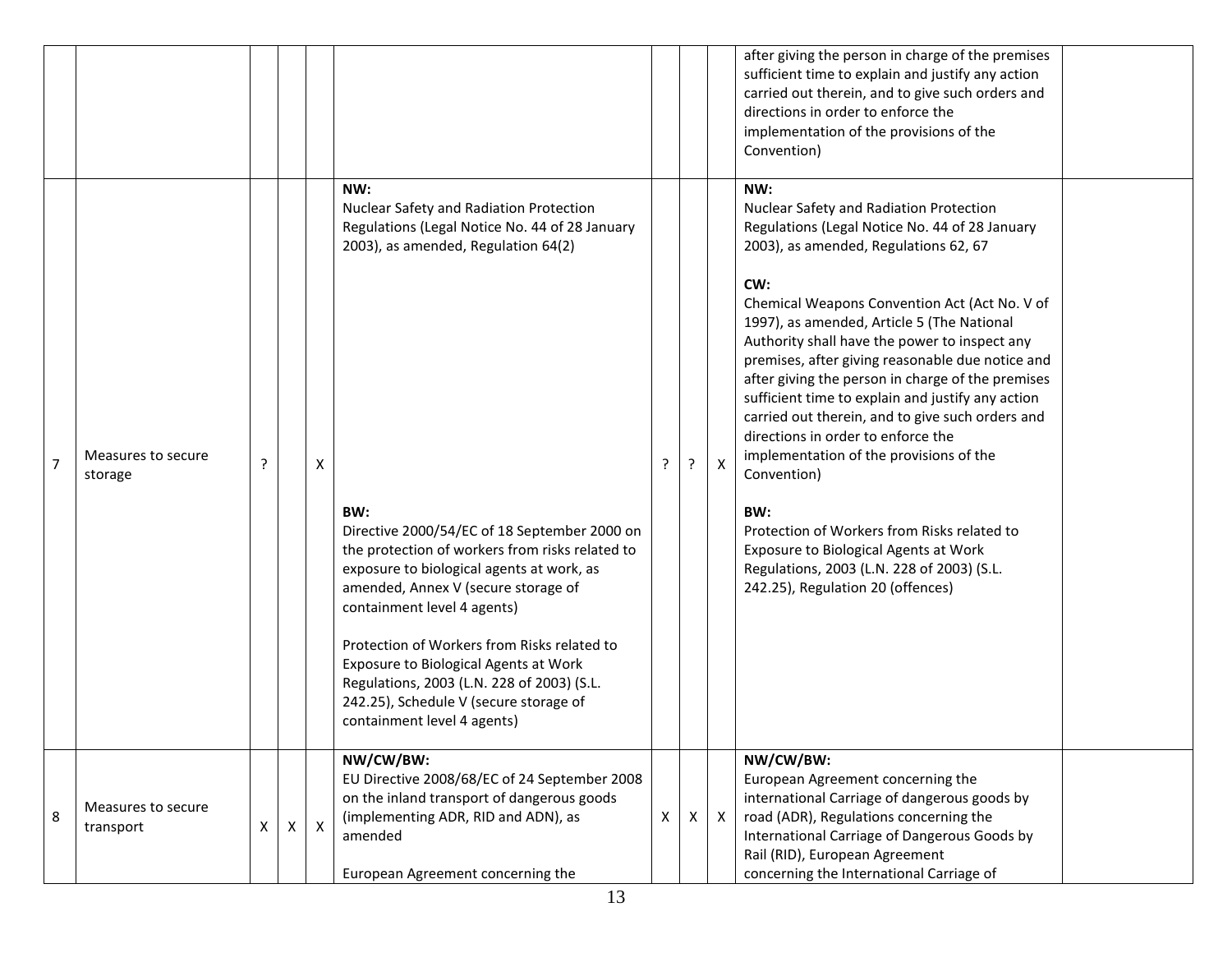|    |                                 | International Carriage of Dangerous Goods by<br>Road (ADR), Regulations concerning the<br>International Carriage of Dangerous Goods by<br>Rail (RID), European Agreement<br>concerning the International Carriage of<br>Dangerous Goods by Inland Waterways (ADN)<br>NW:<br>Nuclear Safety and Radiation Protection<br>Regulations (Legal Notice No. 44 of 28 January<br>2003), as amended, Regulations 6 (physical<br>protection requirements for the import into, |  | Dangerous Goods by Inland Waterways (AND) |  |
|----|---------------------------------|---------------------------------------------------------------------------------------------------------------------------------------------------------------------------------------------------------------------------------------------------------------------------------------------------------------------------------------------------------------------------------------------------------------------------------------------------------------------|--|-------------------------------------------|--|
|    |                                 | transit through or export from Maltese<br>territory of nuclear material) and 7<br>(international nuclear transport by Maltese<br>ships and aircraft)                                                                                                                                                                                                                                                                                                                |  |                                           |  |
| q  | Physical protection<br>measures |                                                                                                                                                                                                                                                                                                                                                                                                                                                                     |  |                                           |  |
| 10 | <b>Personnel Reliability</b>    |                                                                                                                                                                                                                                                                                                                                                                                                                                                                     |  |                                           |  |

2. Related materials: materials, equipment and technology covered by relevant multilateral treaties and arrangements, or included on national control lists, which could be used for the design, development, production or use of nuclear, chemical and biological weapons and their means of delivery.

\* Information required in this section may also be available in the State's Confidence Building Measures report, if submitted to the BWC Implementation Support Unit (online at: [http://www.unog.ch/80256EE600585943/\(httpPages\)/4FA4DA37A55C7966C12575780055D9E8?OpenDocument\)](http://www.unog.ch/80256EE600585943/(httpPages)/4FA4DA37A55C7966C12575780055D9E8?OpenDocument)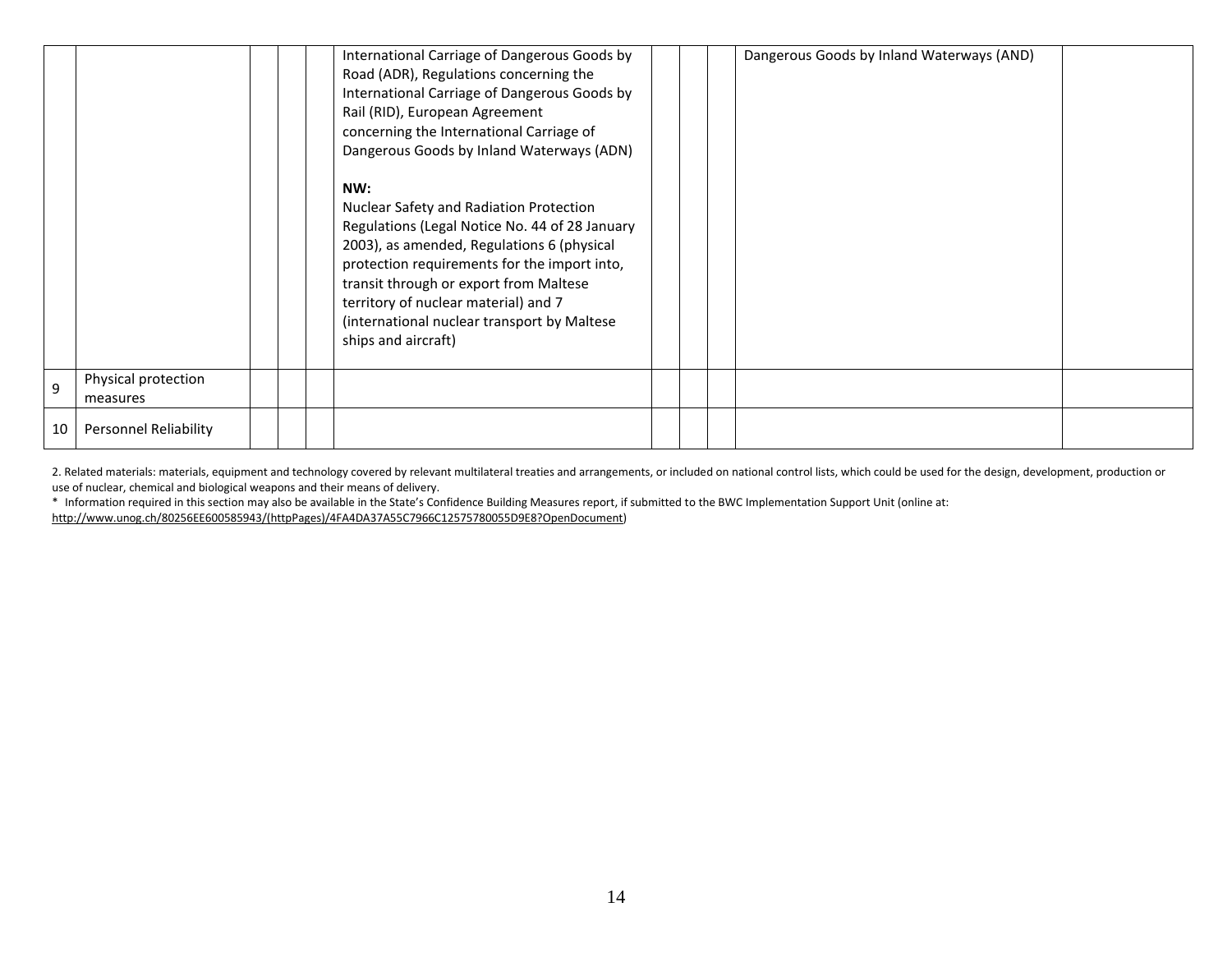#### **IV. OP 3 (a) and (b) - Account for/Secure/Physically protect NW including Related Materials (NW specific)**

| <b>Measures to establish</b><br>domestic controls to prevent<br>the proliferation of NW, and<br>their means of delivery;<br>controls over related<br>materials |                                                                                                                                                                   | <b>Source document</b>                                                                                                                                                                                                                                                                                                                                                                                              |  |  |  |  |  |  |  |
|----------------------------------------------------------------------------------------------------------------------------------------------------------------|-------------------------------------------------------------------------------------------------------------------------------------------------------------------|---------------------------------------------------------------------------------------------------------------------------------------------------------------------------------------------------------------------------------------------------------------------------------------------------------------------------------------------------------------------------------------------------------------------|--|--|--|--|--|--|--|
| $\mathbf{1}$                                                                                                                                                   | National regulatory<br>authority                                                                                                                                  | Nuclear Safety and Radiation Protection Regulations (Legal Notice No. 44 of 28 January 2003), as amended, Regulation 62<br>(Radiation Protection Board in the Occupational Safety and Health Authority)                                                                                                                                                                                                             |  |  |  |  |  |  |  |
| $\overline{2}$                                                                                                                                                 | Licensing of nuclear<br>installations/entities/<br>use of materials                                                                                               | Nuclear Safety and Radiation Protection Regulations (Legal Notice No. 44 of 28 January 2003), as amended, Regulation 6<br>(authorisation for import into, transit through or export from Maltese territory of nuclear material), 7 (prior authorisation<br>for international nuclear transport by Maltese ships and aircraft), 9(3) (the Radiation Protection Board co-ordinates the<br>authorisation of practices) |  |  |  |  |  |  |  |
| 3                                                                                                                                                              | IAEA Safeguards<br>Agreements                                                                                                                                     | INFCIRC/387 in force 13 November 1990 was suspended on 1 July 2007 on which date INFCIRC/193 entered into force.<br><b>Additional Protocol</b>                                                                                                                                                                                                                                                                      |  |  |  |  |  |  |  |
| 4                                                                                                                                                              | IAEA Code of Conduct<br>on Safety and Security<br>of Radioactive Sources                                                                                          | Notification pursuant to GC(47)/RES/7.B                                                                                                                                                                                                                                                                                                                                                                             |  |  |  |  |  |  |  |
| 5                                                                                                                                                              | Supplementary<br>Guidance on the Import<br>and Export of<br>Radioactive Sources of<br>the Code of Conduct on<br>the Safety and Security<br>of Radioactive Sources | Notification pursuant to GC(48)/RES/10.D; Contact Point Designated; Response to Questionnaire                                                                                                                                                                                                                                                                                                                       |  |  |  |  |  |  |  |
| 6                                                                                                                                                              | IAEA Incident and<br><b>Trafficking Database</b>                                                                                                                  | Participates                                                                                                                                                                                                                                                                                                                                                                                                        |  |  |  |  |  |  |  |
| $\overline{7}$                                                                                                                                                 | <b>Integrated Nuclear</b><br><b>Security Support Plan</b><br>(INSSP) / International<br><b>Physical Protection</b><br><b>Advisory Service (IPPAS)</b>             |                                                                                                                                                                                                                                                                                                                                                                                                                     |  |  |  |  |  |  |  |
| 8                                                                                                                                                              | Applying the physical<br>protection<br>recommendations in<br>INFCIRC/225/Rev.5                                                                                    |                                                                                                                                                                                                                                                                                                                                                                                                                     |  |  |  |  |  |  |  |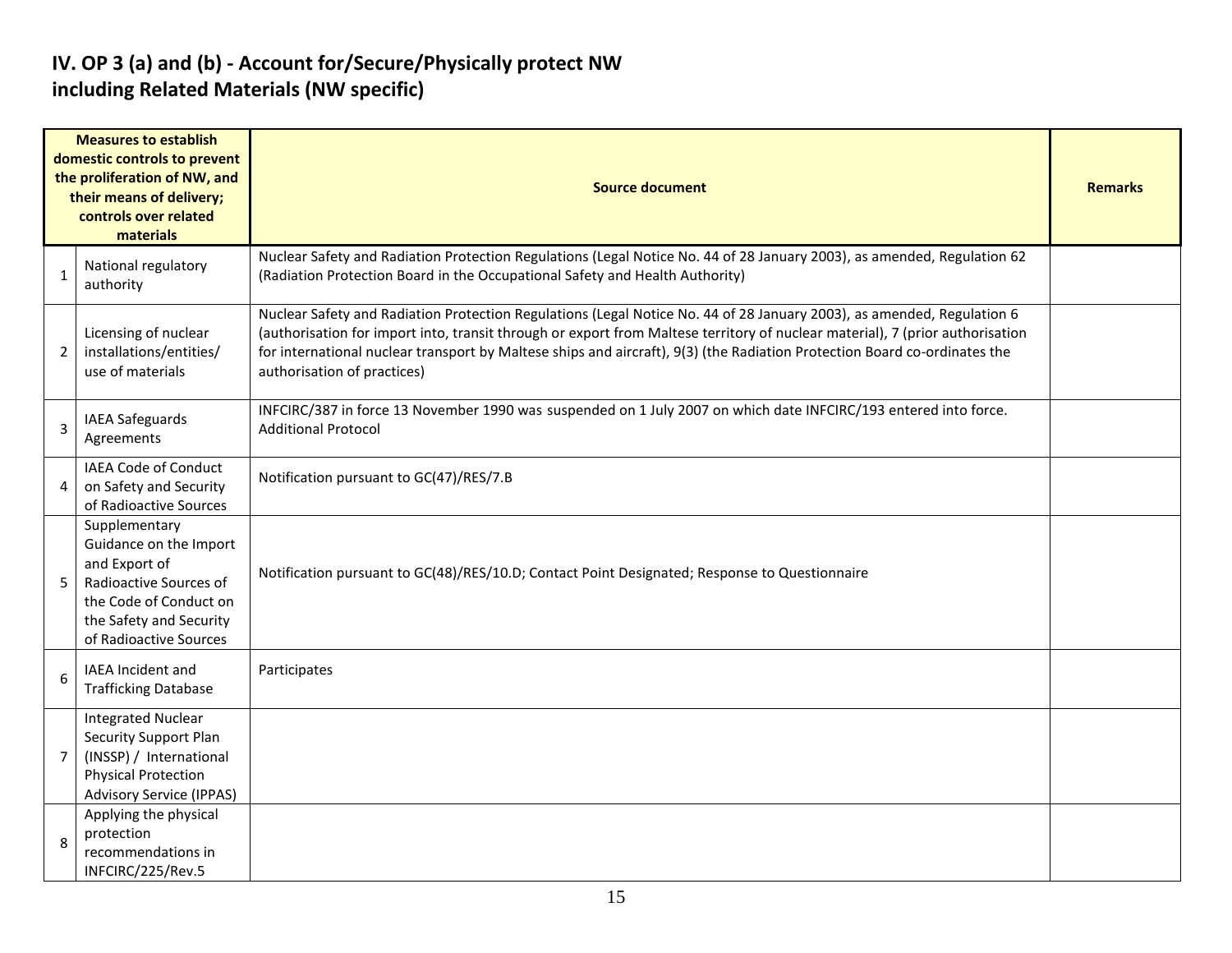|    | <b>Other Agreements</b><br>related to IAEA                                                | Convention on Nuclear Safety (Deposit 15 November 2007)<br>Joint Convention on the Safety of Spent Fuel Management and on the Safety of Radioactive Waste Management (deposit<br>16 September 2013)<br>Revised Supplementary Agreements Concerning the Provision of Technical Assistance by the IAEA (RSA) (in force since 30<br>March 2000) |  |
|----|-------------------------------------------------------------------------------------------|----------------------------------------------------------------------------------------------------------------------------------------------------------------------------------------------------------------------------------------------------------------------------------------------------------------------------------------------|--|
| 10 | National legislation and<br>regulations related to<br>nuclear material<br>including CPPNM | Nuclear Safety and Radiation Protection Regulations, as amended, Part II (physical protection of nuclear material related to<br>transfers and transport)                                                                                                                                                                                     |  |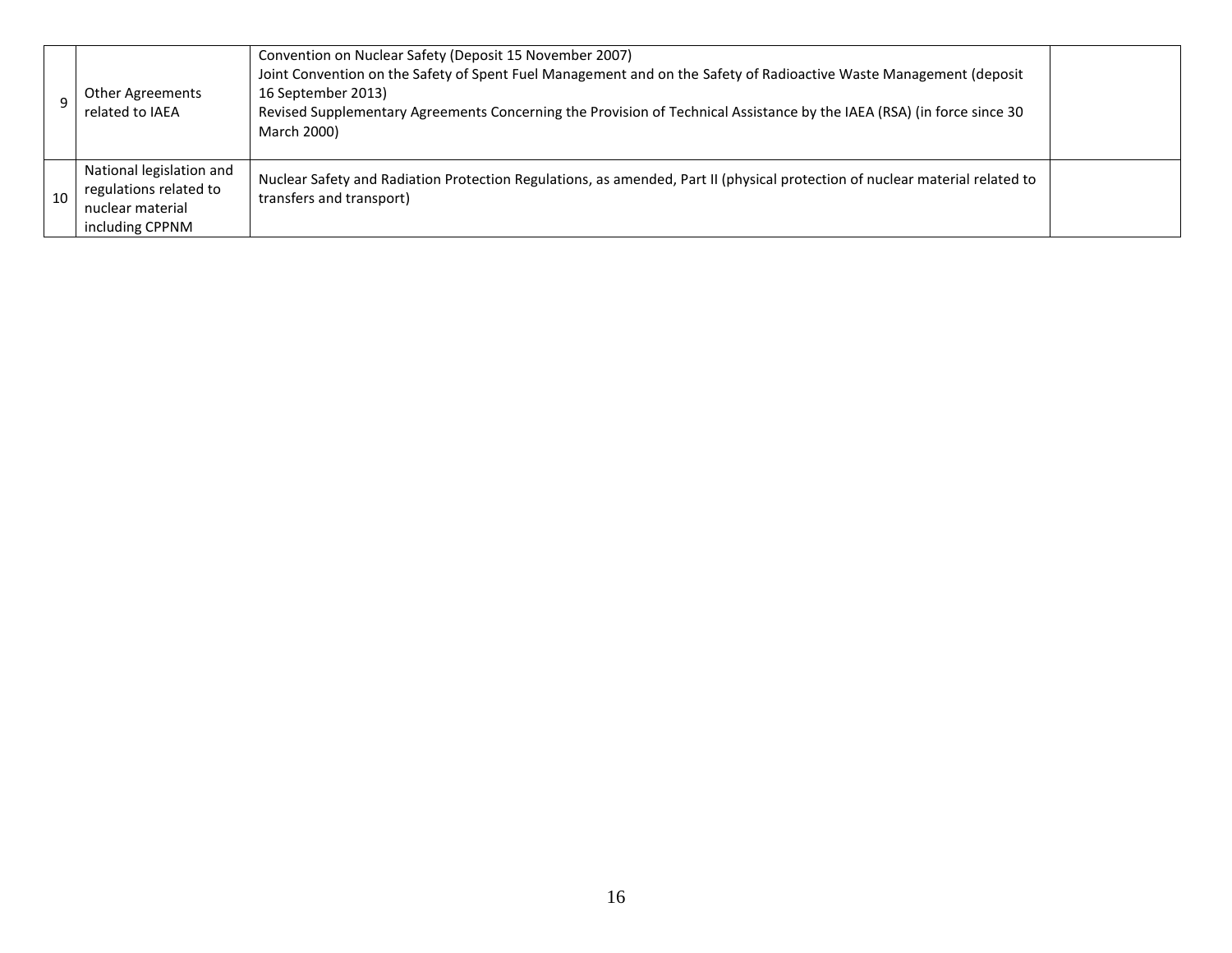#### **V. OP 3 (a) and (b) - Account for/Secure/Physically protect CW including Related Materials (CW specific)**

| <b>Measures to establish</b><br>domestic controls to prevent<br>the proliferation of CW, and<br>their means of delivery;<br>controls over related<br>materials |                                                                                                                     | Source document                                                                                                                                                                                                                                                                                                                                                                       | <b>Remarks</b> |
|----------------------------------------------------------------------------------------------------------------------------------------------------------------|---------------------------------------------------------------------------------------------------------------------|---------------------------------------------------------------------------------------------------------------------------------------------------------------------------------------------------------------------------------------------------------------------------------------------------------------------------------------------------------------------------------------|----------------|
|                                                                                                                                                                | National CWC authority                                                                                              | Chemical Weapons Convention Act (Act No. V of 1997), as amended, Article 5 (Ministry of Foreign Affairs)                                                                                                                                                                                                                                                                              |                |
|                                                                                                                                                                | Licensing/registration of<br>installations/facilities/<br>persons/entities/use/<br>handling of related<br>materials | Chemical Weapons Convention Act (Act No. V of 1997), as amended, Article 5(3)(iii) (The National Authority shall be<br>responsible for the compiling of a national register containing information on all types of existing chemicals and chemical<br>production facilities, the nature of the activity carried therein as well as the ultimate destination of the finished products) |                |
|                                                                                                                                                                | Old or abandoned<br>chemical weapons                                                                                |                                                                                                                                                                                                                                                                                                                                                                                       |                |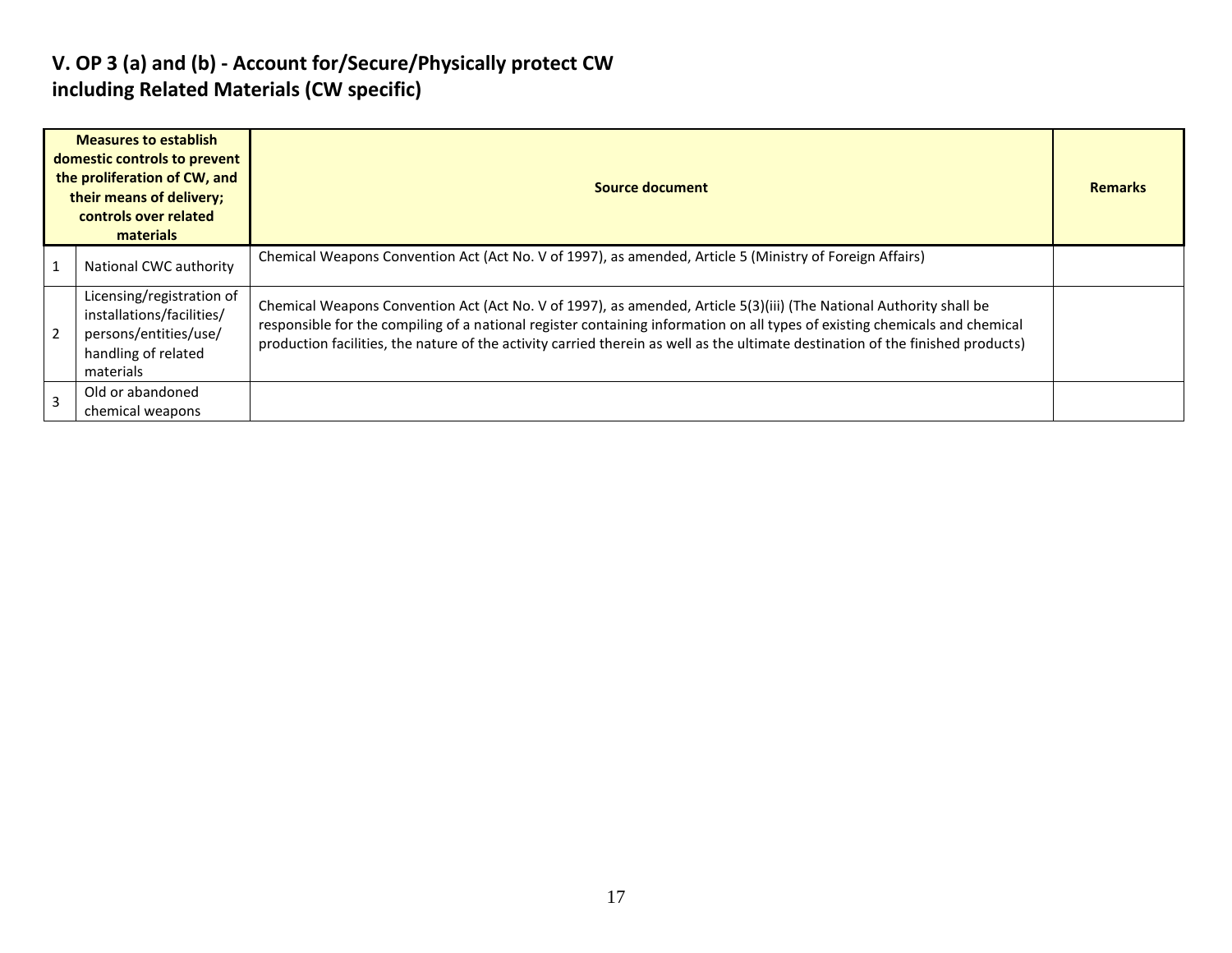#### **VI. OP 3 (a) and (b) - Account for/Secure/Physically protect BW including Related Materials (BW specific)**

| <b>Measures to establish</b><br>domestic controls to prevent<br>the proliferation of BW, their<br>means of delivery; controls<br>over related materials |                                                                                                          | Source document                                                                                                                                                                                                                                                                                                                                                                                                                                                             | <b>Remarks</b> |
|---------------------------------------------------------------------------------------------------------------------------------------------------------|----------------------------------------------------------------------------------------------------------|-----------------------------------------------------------------------------------------------------------------------------------------------------------------------------------------------------------------------------------------------------------------------------------------------------------------------------------------------------------------------------------------------------------------------------------------------------------------------------|----------------|
|                                                                                                                                                         | Licensing/registration of<br>installations/facilities/<br>persons/entities/use/<br>handling of materials | Directive 2000/54/EC of 18 September 2000 on the protection of workers from risks related to exposure to biological agents<br>at work, as amended, Article 13 (prior notification of first time use of groups 2, 3 or 4 agents)<br>Protection of Workers from Risks related to Exposure to Biological Agents at Work Regulations, 2003 (L.N. 228 of 2003) (S.L.<br>242.25), Regulation 13 (prior notification for the first time use of groups 2, 3 or 4 biological agents) |                |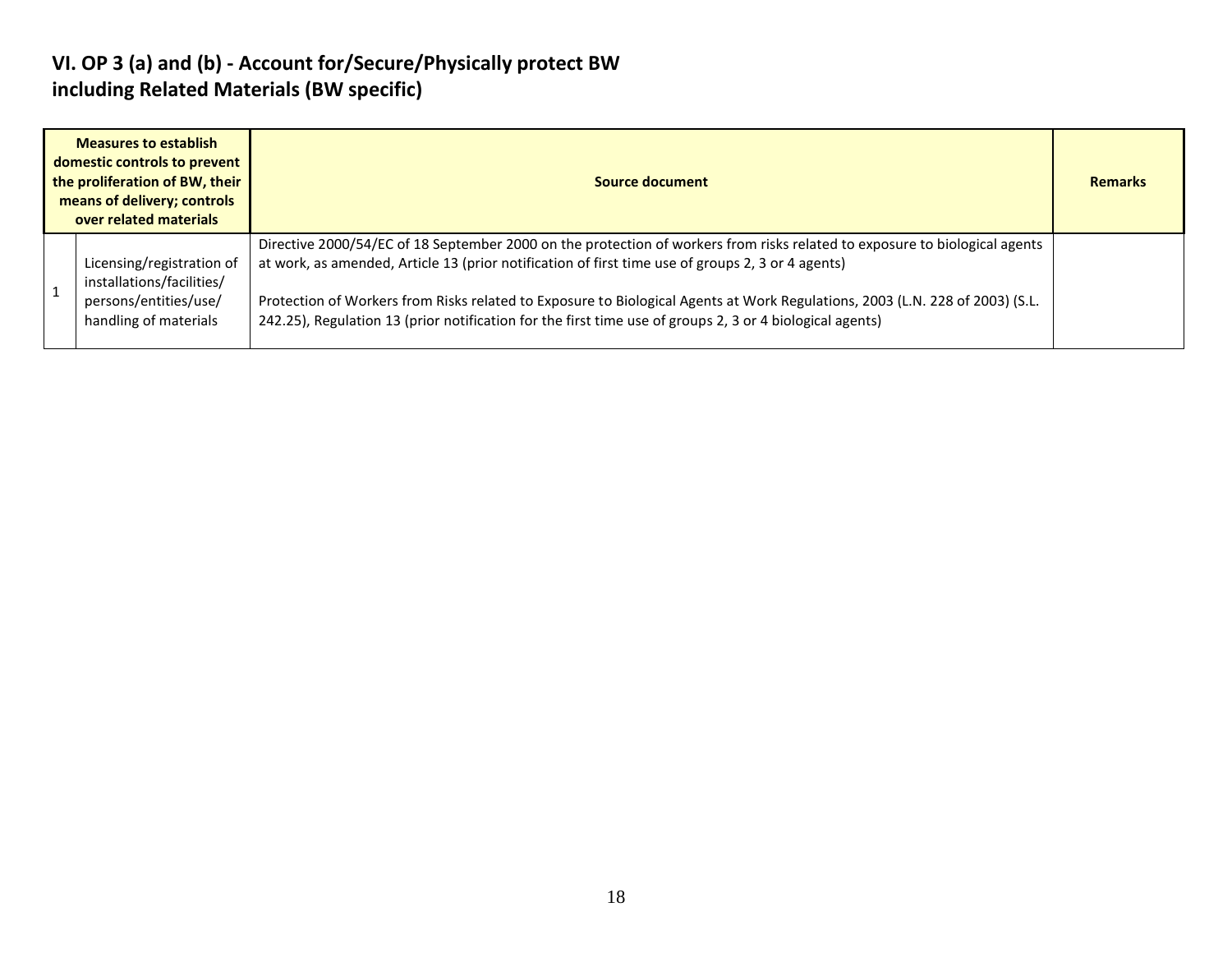#### **VII. OP 3 (c) and (d) and related matters from OP 6 - Controls of NW, CW and BW, including Related Materials**

| <b>Border controls and export</b><br>and trans-shipment controls<br>to prevent the proliferation |                                                                                   |        |                  |                           | <b>National legal framework</b>                                                                                                                                                                                                                                                                                                                       |              |        | <b>Enforcement and civil/criminal penalties</b> |                                                                                                                                                                                                                                                                                                                                                                                                                                         |                |
|--------------------------------------------------------------------------------------------------|-----------------------------------------------------------------------------------|--------|------------------|---------------------------|-------------------------------------------------------------------------------------------------------------------------------------------------------------------------------------------------------------------------------------------------------------------------------------------------------------------------------------------------------|--------------|--------|-------------------------------------------------|-----------------------------------------------------------------------------------------------------------------------------------------------------------------------------------------------------------------------------------------------------------------------------------------------------------------------------------------------------------------------------------------------------------------------------------------|----------------|
|                                                                                                  | of nuclear, chemical and<br>biological weapons and their                          |        | $X$ /?           |                           |                                                                                                                                                                                                                                                                                                                                                       |              | $X$ /? |                                                 |                                                                                                                                                                                                                                                                                                                                                                                                                                         | <b>Remarks</b> |
|                                                                                                  | means of delivery including<br>related materials                                  | N<br>W | $\mathbf c$<br>W | $\mathbf B$<br>W          | <b>Source document</b>                                                                                                                                                                                                                                                                                                                                | N<br>W       | C<br>W | B<br>$\boldsymbol{w}$                           | <b>Source document</b>                                                                                                                                                                                                                                                                                                                                                                                                                  |                |
| $\mathbf{1}$                                                                                     | Border control to<br>detect, deter, prevent<br>and combat illicit<br>trafficking  | X      | X                | $\boldsymbol{\mathsf{X}}$ | NW/CW/BW:<br>Council Regulation (EU) No. 952/2013 (Union<br>Customs Code), as amended, Articles 134 and<br>267<br>Customs Ordinance, Chapter 37, as amended,<br>Articles 6 (report of cargo), 11 (permit for<br>landing of goods), 17 (concealed prohibited<br>goods forfeited), 60 (forfeiture of smuggled<br>goods), 82 (power to prohibit imports) | X            | X.     | $\mathsf{X}$                                    | NW/CW/BW:<br>Customs Ordinance, Chapter 37, as amended,<br>Article 62 (offences and penalties related to<br>smuggling), Part XII (powers and procedure)<br>(Commissioner for Revenue)                                                                                                                                                                                                                                                   |                |
| $\overline{2}$                                                                                   | Law enforcement to<br>detect, deter, prevent<br>and combat illicit<br>trafficking | X      | X                | $\mathsf{X}$              | NW/CW/BW:<br>Council Regulation (EU) No. 952/2013 (Union<br>Customs Code), as amended Article 198<br>Customs Ordinance, Chapter 37, as amended,<br>Article 85 (Power of President of Malta to<br>authorise certain customs officers to exercise<br>the duties of Police officers)                                                                     | $\mathsf{X}$ | X.     | $\mathsf{X}$                                    | NW/CW/BW:<br>Customs Ordinance, Chapter 37, as amended,<br>Article 85 (Power of President of Malta to<br>authorise certain customs officers to exercise<br>the duties of Police officers)                                                                                                                                                                                                                                               |                |
| 3                                                                                                | Border control detection<br>measures                                              | x.     | X                | $\pmb{\mathsf{X}}$        | NW/CW/BW:<br>Council Regulation (EU) No. 952/2013 (Union<br>Customs Code), as amended Article 46 (risk<br>management and customs controls)                                                                                                                                                                                                            | X            | X.     | $\mathsf{X}$                                    | NW/CW/BW:<br>Council Regulation (EU) No. 952/2013 (Union<br>Customs Code), as amended, Article 46<br>Container Monitoring Unit with qualified staff<br>members that act as certified Radiation<br>Protection Supervisors; they operate mobile x-<br>ray container scanners, etc.; a container<br>scanner, and two x-ray vans are also used<br>continuously to assist Customs officials on<br>targeted operations; the Customs Container |                |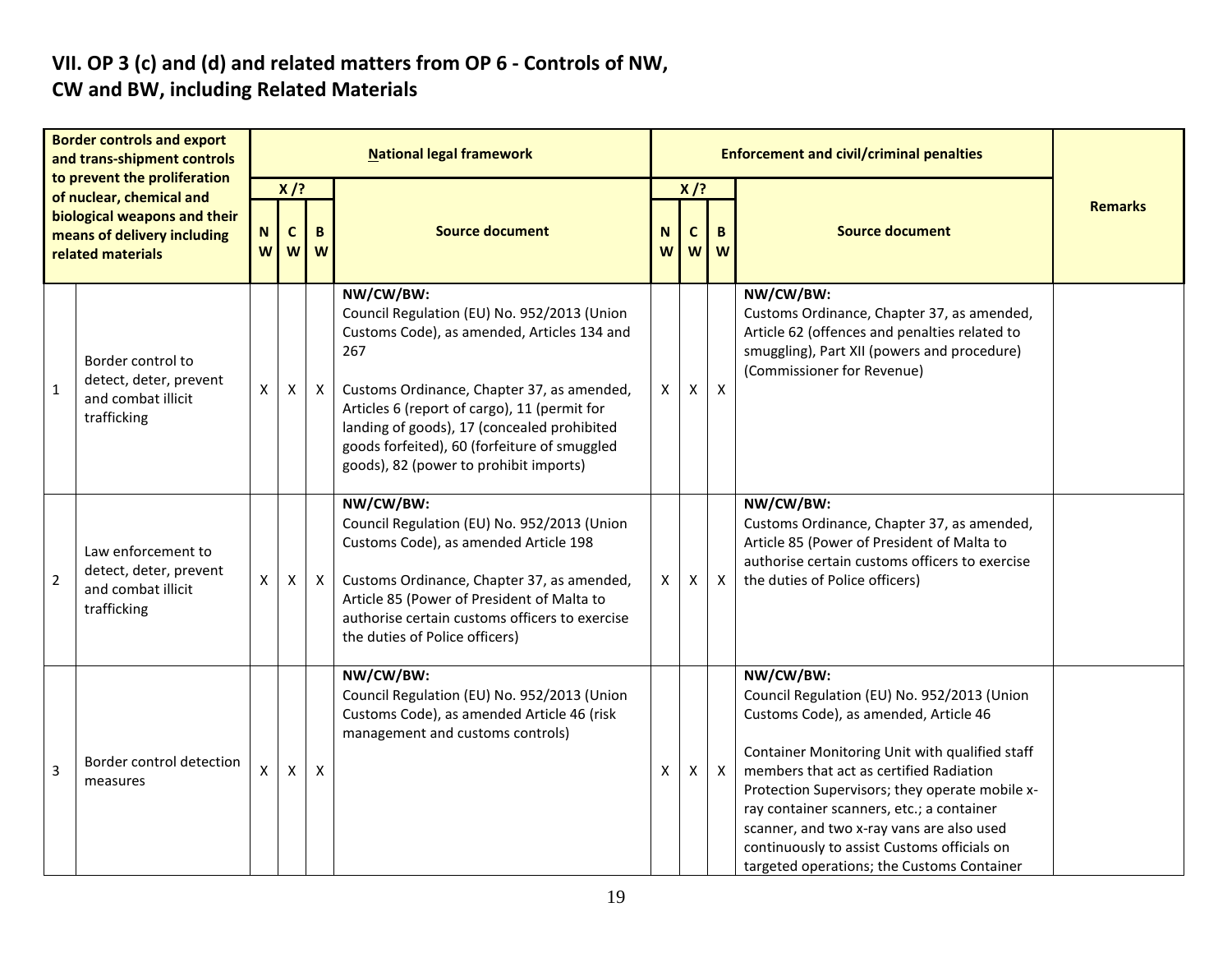|   |                                        |   |                |              |                                                                                                                                                                                                                                                                                                                                                                                                                                                                                                                                                                                                              |   |              |              | Monitoring Unit risk manages transhipment<br>manifests at the Freeport, selecting high risk<br>containers for examination by the VACIS<br>(vehicle and cargo inspection system)<br>container scanning team; eventual physical<br>checks of containers are effected where<br>deemed necessary.                                                                                                                                                                                                                                                                                       |  |
|---|----------------------------------------|---|----------------|--------------|--------------------------------------------------------------------------------------------------------------------------------------------------------------------------------------------------------------------------------------------------------------------------------------------------------------------------------------------------------------------------------------------------------------------------------------------------------------------------------------------------------------------------------------------------------------------------------------------------------------|---|--------------|--------------|-------------------------------------------------------------------------------------------------------------------------------------------------------------------------------------------------------------------------------------------------------------------------------------------------------------------------------------------------------------------------------------------------------------------------------------------------------------------------------------------------------------------------------------------------------------------------------------|--|
| 4 | Control of brokering                   | X | $\mathsf{X}$   | $\mathsf{X}$ | NW/CW/BW:<br>Council regulation (EC) No. 428/2009 of 5 May<br>2009 setting up a Community regime for the<br>control of exports, transfer, brokering and<br>transit of dual-use items, as amended, Article 5<br>Dual-Use Items (Export Control) Regulations<br>(Legal Notice 416 of 2004), as amended,<br>Regulations 8A, 8B, 8C<br>Military Equipment (Export Control)<br>Regulations (Legal Notice No. 269 of 2001), as<br>amended, Regulation 4A                                                                                                                                                           | X | $\mathsf{X}$ | $\mathsf{x}$ | NW/CW/BW:<br>Council regulation (EC) No. 428/2009 of 5 May<br>2009 setting up a Community regime for the<br>control of exports, transfer, brokering and<br>transit of dual-use items, as amended, Article 5<br>Dual-Use Items (Export Control) Regulations<br>(Legal Notice 416 of 2004), as amended,<br>Regulation 15 (criminal penalties)<br>Military Equipment (Export Control)<br>Regulations (Legal Notice No. 269 of 2001), as<br>amended, Regulation 10 (criminal penalties)                                                                                                 |  |
| 5 | Export control<br>legislation in place | X | $\mathsf{X}$   | $\mathsf{X}$ | NW/CW/BW:<br>Council regulation (EC) No. 428/2009 of 5 May<br>2009 setting up a Community regime for the<br>control of exports, transfer, brokering and<br>transit of dual-use items, as amended<br>Dual-Use Items (Export Control) Regulations<br>(Legal Notice 416 of 2004), as amended<br>Military Equipment (Export Control)<br>Regulations (Legal Notice 269 of 2001), as<br>amended<br>NW:<br>Nuclear Safety and Radiation Protection<br>Regulations (Legal Notice No. 44 of 28 January<br>2003), as amended, Regulation 6<br>(authorisation for export from Maltese<br>territory of nuclear material) | x | X I          | $\mathsf{X}$ | NW/CW/BW:<br>Council regulation (EC) No. 428/2009 of 5 May<br>2009 setting up a Community regime for the<br>control of exports, transfer, brokering and<br>transit of dual-use items, as amended<br>Dual-Use Items (Export Control) Regulations<br>(Legal Notice 416 of 2004), as amended,<br>Regulation 15<br>Military Equipment (Export Control)<br>Regulations (Legal Notice 269 of 2001), as<br>amended, Regulation 10<br>NW:<br>Nuclear Safety and Radiation Protection<br>Regulations (Legal Notice No. 44 of 28 January<br>2003), as amended, Regulation 67<br>(enforcement) |  |
| 6 | Licensing provisions and<br>Authority  | X | $\pmb{\times}$ | $\mathsf{X}$ | NW/CW/BW:<br>Council regulation (EC) No. 428/2009 of 5 May                                                                                                                                                                                                                                                                                                                                                                                                                                                                                                                                                   | X | X            | X            | NW/CW/BW:<br>Dual-Use Items (Export Control) Regulations                                                                                                                                                                                                                                                                                                                                                                                                                                                                                                                            |  |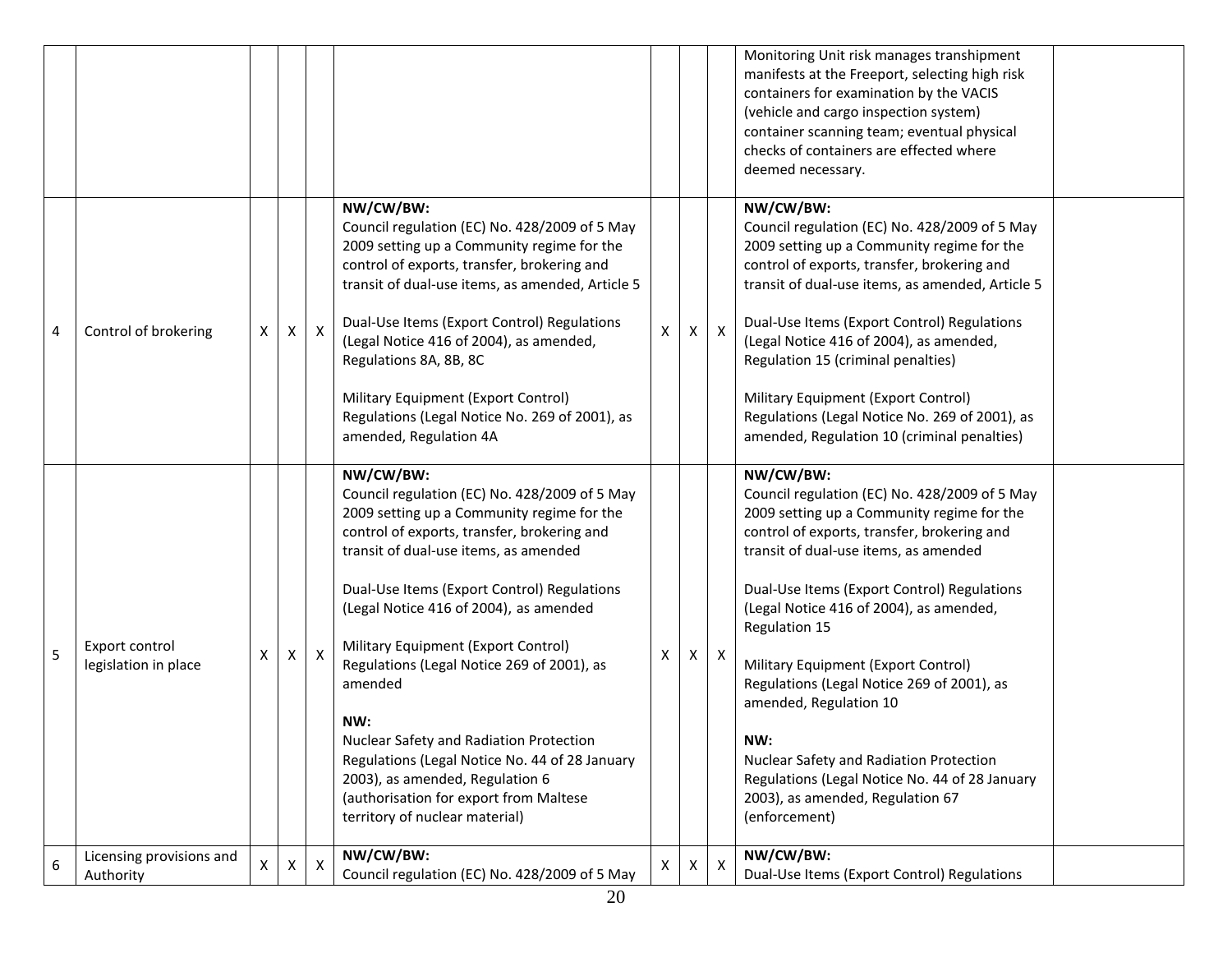|                |                                                            |   |              |              | 2009 setting up a Community regime for the<br>control of exports, transfer, brokering and<br>transit of dual-use items, as amended, Articles<br>3, 4, 5, 9, Chapter III (intra-Community<br>transfers do not require an authorisation,<br>except for items listed in Annex IV and items<br>listed in Part 2 of Annex IV shall not be covered<br>by a general authorisation (Article 22)),<br>Annexes II (EU General Export Authorisations)<br>and IIIa and b (models)<br>Dual-Use Items (Export Control) Regulations<br>(Legal Notice 416 of 2004), as amended,<br>Regulations 3, 4, 6, 7, 8, 9<br>Military Equipment (Export Control)<br>Regulations - (Legal Notice 269 of 2001), as<br>amended, Regulation 3<br>NW:<br>Nuclear Safety and Radiation Protection<br>Regulations (Legal Notice No. 44 of 28 January<br>2003), as amended, Regulation 6 |   |          |              | (Legal Notice 416 of 2004), as amended,<br>Regulation 2 (Director responsible for trade)<br>Military Equipment (Export Control)<br>Regulations - (Legal Notice 269 of 2001), as<br>amended, Regulation 3 (Director responsible<br>for trade)<br><b>Commerce Department</b><br>(Trade Services Directorate)<br><b>Trade Licensing Unit</b><br>NW:<br>Nuclear Safety and Radiation Protection<br>Regulations (Legal Notice No. 44 of 28 January<br>2003), as amended, Regulation 6 (Radiation<br>Protection Board) |  |
|----------------|------------------------------------------------------------|---|--------------|--------------|--------------------------------------------------------------------------------------------------------------------------------------------------------------------------------------------------------------------------------------------------------------------------------------------------------------------------------------------------------------------------------------------------------------------------------------------------------------------------------------------------------------------------------------------------------------------------------------------------------------------------------------------------------------------------------------------------------------------------------------------------------------------------------------------------------------------------------------------------------|---|----------|--------------|------------------------------------------------------------------------------------------------------------------------------------------------------------------------------------------------------------------------------------------------------------------------------------------------------------------------------------------------------------------------------------------------------------------------------------------------------------------------------------------------------------------|--|
| $\overline{7}$ | Control lists of<br>materials, equipment<br>and technology | X | $\mathsf{X}$ | $\mathsf{X}$ | NW/CW/BW:<br>Council regulation (EC) No. 428/2009 of 5 May<br>2009 setting up a Community regime for the<br>control of exports, transfer, brokering and<br>transit of dual-use items, as amended, Article 2<br>("dual-use items shall mean items, including<br>software and technology, which can be used<br>for both civil and military purposes"), Annex I<br>Dual-Use Items (Export Control) Regulations<br>(Legal Notice 416 of 2004), as amended,<br>Regulation 3<br>Military Equipment (Export Control)<br>Regulations - (Legal Notice 269 of 2001), as<br>amended, Regulation 3, First Schedule                                                                                                                                                                                                                                                 | X | $\times$ | $\mathsf{X}$ | NW/CW/BW:<br>Council regulation (EC) No. 428/2009 of 5 May<br>2009 setting up a Community regime for the<br>control of exports, transfer, brokering and<br>transit of dual-use items, as amended, Annex I<br>Dual-Use Items (Export Control) Regulations<br>(Legal Notice 416 of 2004), as amended,<br>Regulation 3<br>Military Equipment (Export Control)<br>Regulations - (Legal Notice 269 of 2001), as<br>amended, Regulation 3, First Schedule                                                              |  |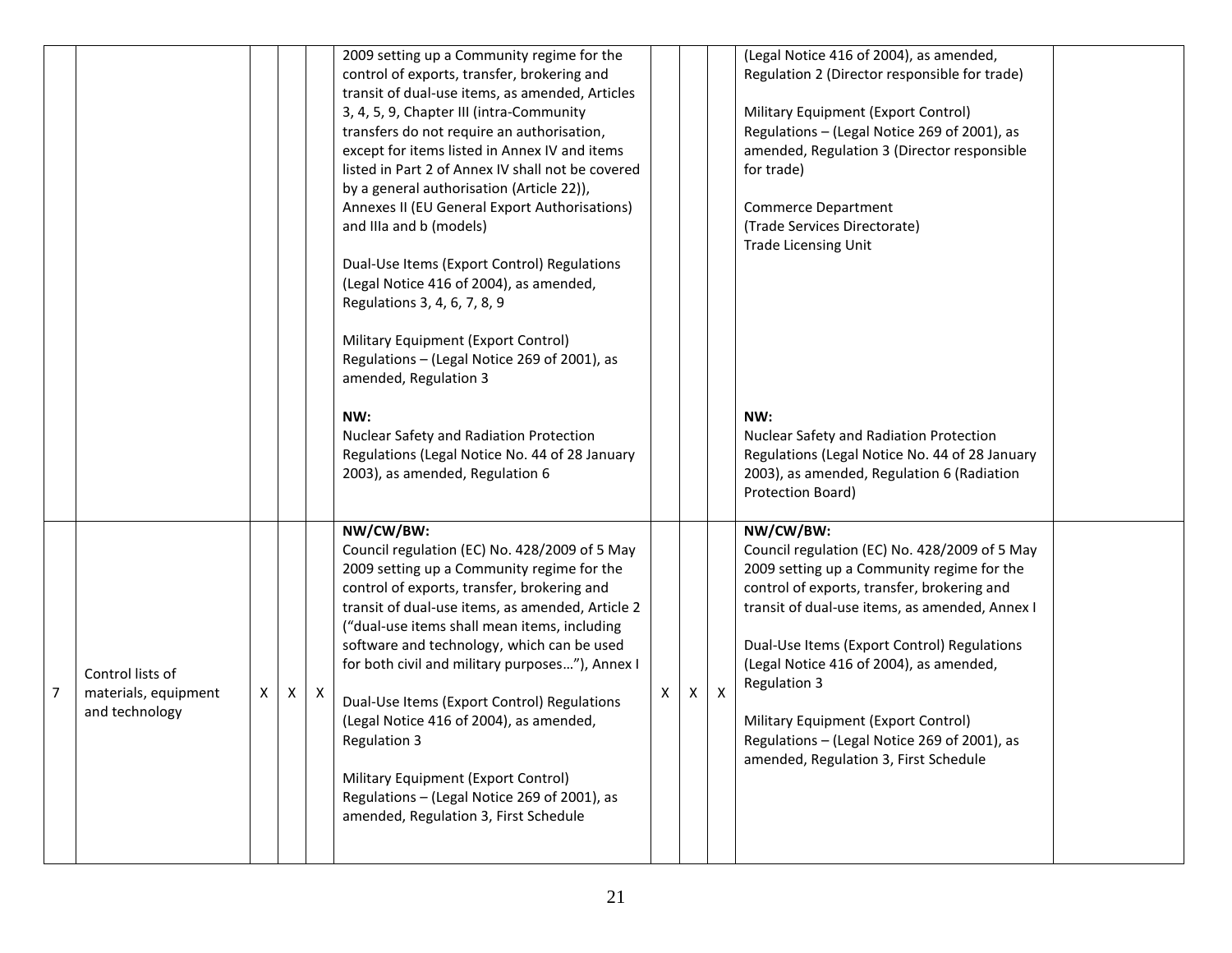| 8  | Intangible technology<br>transfers | X            | $\times$                  | $\mathsf{X}$ | NW/CW/BW:<br>Council regulation (EC) No. 428/2009 of 5 May<br>2009 setting up a Community regime for the<br>control of exports, transfer, brokering and<br>transit of dual-use items, as amended, Article 2<br>Dual-Use Items (Export Control) Regulations<br>(Legal Notice 416 of 2004), as amended,<br>Regulations 2 ("dual-use" items include<br>software and technology; "export" includes<br>transmission of software or technology by fax,<br>telephone or other electronic media; it<br>includes making available in an electronic form<br>such software and technology to legal and<br>natural persons and partnerships; export also<br>applies to oral transmission of technology<br>when the technology is described over the<br>telephone), 5 (regarding export consisting of<br>the transmission by fax, telephone or other<br>electronic media of dual-use items in the form<br>of software or technology) | x | $\mathsf{X}$ | $\boldsymbol{\mathsf{X}}$ | NW/CW/BW:<br>Council regulation (EC) No. 428/2009 of 5 May<br>2009 setting up a Community regime for the<br>control of exports, transfer, brokering and<br>transit of dual-use items, Article 2<br>Dual-Use Items (Export Control) Regulations<br>(Legal Notice 416 of 2004), as amended,<br>Regulation 15                                            |  |
|----|------------------------------------|--------------|---------------------------|--------------|-------------------------------------------------------------------------------------------------------------------------------------------------------------------------------------------------------------------------------------------------------------------------------------------------------------------------------------------------------------------------------------------------------------------------------------------------------------------------------------------------------------------------------------------------------------------------------------------------------------------------------------------------------------------------------------------------------------------------------------------------------------------------------------------------------------------------------------------------------------------------------------------------------------------------|---|--------------|---------------------------|-------------------------------------------------------------------------------------------------------------------------------------------------------------------------------------------------------------------------------------------------------------------------------------------------------------------------------------------------------|--|
| 9  | Inclusion of means of<br>delivery  | X            | $\boldsymbol{\mathsf{X}}$ | $\mathsf{X}$ | NW/CW/BW:<br>Council regulation (EC) No. 428/2009 of 5 May<br>2009 setting up a Community regime for the<br>control of exports, transfer, brokering and<br>transit of dual-use items, as amended, Annex I<br>Dual-Use Items (Export Control) Regulations<br>(Legal Notice 416 of 2004), as amended,<br>Regulation 3 (referring to Annex I of the<br>Council regulation No. 428/2009)                                                                                                                                                                                                                                                                                                                                                                                                                                                                                                                                    | x | X.           | $\mathsf{X}$              | NW/CW/BW:<br>Council regulation (EC) No. 428/2009 of 5 May<br>2009 setting up a Community regime for the<br>control of exports, transfer, brokering and<br>transit of dual-use items, Annex I contains the<br>items controlled by the MTCR<br>Dual-Use Items (Export Control) Regulations<br>(Legal Notice 416 of 2004), as amended,<br>Regulation 15 |  |
| 10 | End-user controls                  | $\mathsf{X}$ | X I                       | $\mathsf{X}$ | NW/CW/BW:<br>Council regulation (EC) No. 428/2009 of 5 May<br>2009 setting up a Community regime for the<br>control of exports, transfer, brokering and<br>transit of dual-use items, as amended, Articles<br>9,20<br>Dual-Use Items (Export Control) Regulations<br>(Legal Notice 416 of 2004), as amended,<br>Regulation 9                                                                                                                                                                                                                                                                                                                                                                                                                                                                                                                                                                                            | X | X            | $\mathsf{x}$              | NW/CW/BW:<br>Council regulation (EC) No. 428/2009 of 5 May<br>2009 setting up a Community regime for the<br>control of exports, transfer, brokering and<br>transit of dual-use items, as amended, Articles<br>9, 20<br>Dual-Use Items (Export Control) Regulations<br>(Legal Notice 416 of 2004), as amended,<br>Regulation 15                        |  |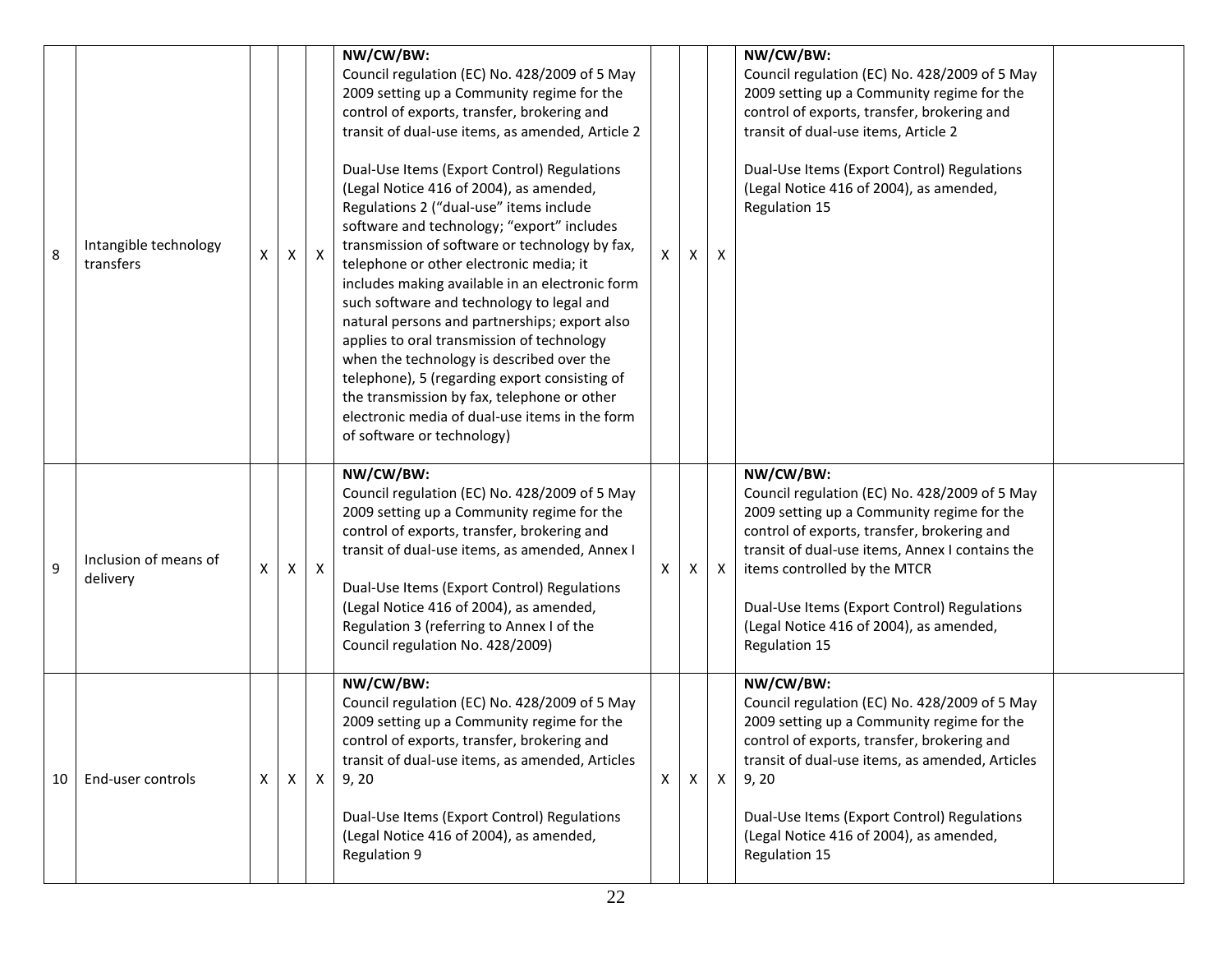| 11 | Catch all clause       | X              | X | X | NW/CW/BW:<br>Council regulation (EC) No. 428/2009 of 5 May<br>2009 setting up a Community regime for the<br>control of exports, transfer, brokering and<br>transit of dual-use items, as amended, Article 4<br>Dual-Use Items (Export Control) Regulations<br>(Legal Notice 416 of 2004), as amended,<br>Regulations 5(1)(b), 7                                                                                                                                                                                                                                                                                                                                                  | X            | X            | X | NW/CW/BW:<br>Council regulation (EC) No. 428/2009 of 5 May<br>2009 setting up a Community regime for the<br>control of exports, transfer, brokering and<br>transit of dual-use items, Article 4<br>Dual-Use Items (Export Control) Regulations<br>(Legal Notice 416 of 2004), as amended,<br>Regulation 15                                                                                                                                                     |  |
|----|------------------------|----------------|---|---|----------------------------------------------------------------------------------------------------------------------------------------------------------------------------------------------------------------------------------------------------------------------------------------------------------------------------------------------------------------------------------------------------------------------------------------------------------------------------------------------------------------------------------------------------------------------------------------------------------------------------------------------------------------------------------|--------------|--------------|---|----------------------------------------------------------------------------------------------------------------------------------------------------------------------------------------------------------------------------------------------------------------------------------------------------------------------------------------------------------------------------------------------------------------------------------------------------------------|--|
| 12 | Transit control        | X              | Χ | X | NW/CW/BW:<br>Council regulation (EC) No. 428/2009 of 5 May<br>2009 setting up a Community regime for the<br>control of exports, transfer, brokering and<br>transit of dual-use items, as amended, Article 6<br>Council Regulation (EU) No 952/2013 (Union<br>Customs Code), as amended, Title VII, Chapter<br>2 (transit)<br>Dual-Use Items (Export Control) Regulations<br>(Legal Notice 416 of 2004), as amended,<br>Regulation 3A (transit of dual-use items)<br>NW:<br>Nuclear Safety and Radiation Protection<br>Regulations (Legal Notice No. 44 of 28 January<br>2003), as amended, Regulation 6 (physical<br>protection requirements for transit of nuclear<br>material) | $\mathsf{X}$ | $\mathsf{X}$ | X | NW/CW/BW:<br>Council regulation (EC) No. 428/2009 of 5 May<br>2009 setting up a Community regime for the<br>control of exports, transfer, brokering and<br>transit of dual-use items, as amended, Article 6<br>Dual-Use Items (Export Control) Regulations<br>(Legal Notice 416 of 2004), as amended,<br>Regulation 15<br>NW:<br>Nuclear Safety and Radiation Protection<br>Regulations (Legal Notice No. 44 of 28 January<br>2003), as amended, Regulation 67 |  |
| 13 | Trans-shipment control | $\mathsf{X}^-$ | Χ | X | NW/CW/BW:<br>Council regulation (EC) No. 428/2009 of 5 May<br>2009 setting up a Community regime for the<br>control of exports, transfer, brokering and<br>transit of dual-use items, as amended, Article 6<br>Dual-Use Items (Export Control) Regulations<br>(Legal Notice 416 of 2004), as amended,<br><b>Regulation 3A</b><br>Control of Re-Export of Supplies and Services<br>Regulation - Government Notice 180 of 1956 as<br>amended                                                                                                                                                                                                                                       | $\mathsf{X}$ | $\mathsf{X}$ | X | NW/CW/BW:<br>Council regulation (EC) No. 428/2009 of 5 May<br>2009 setting up a Community regime for the<br>control of exports, transfer, brokering and<br>transit of dual-use items, as amended, Article 6<br>Dual-Use Items (Export Control) Regulations<br>(Legal Notice 416 of 2004), as amended,<br>Regulation 15                                                                                                                                         |  |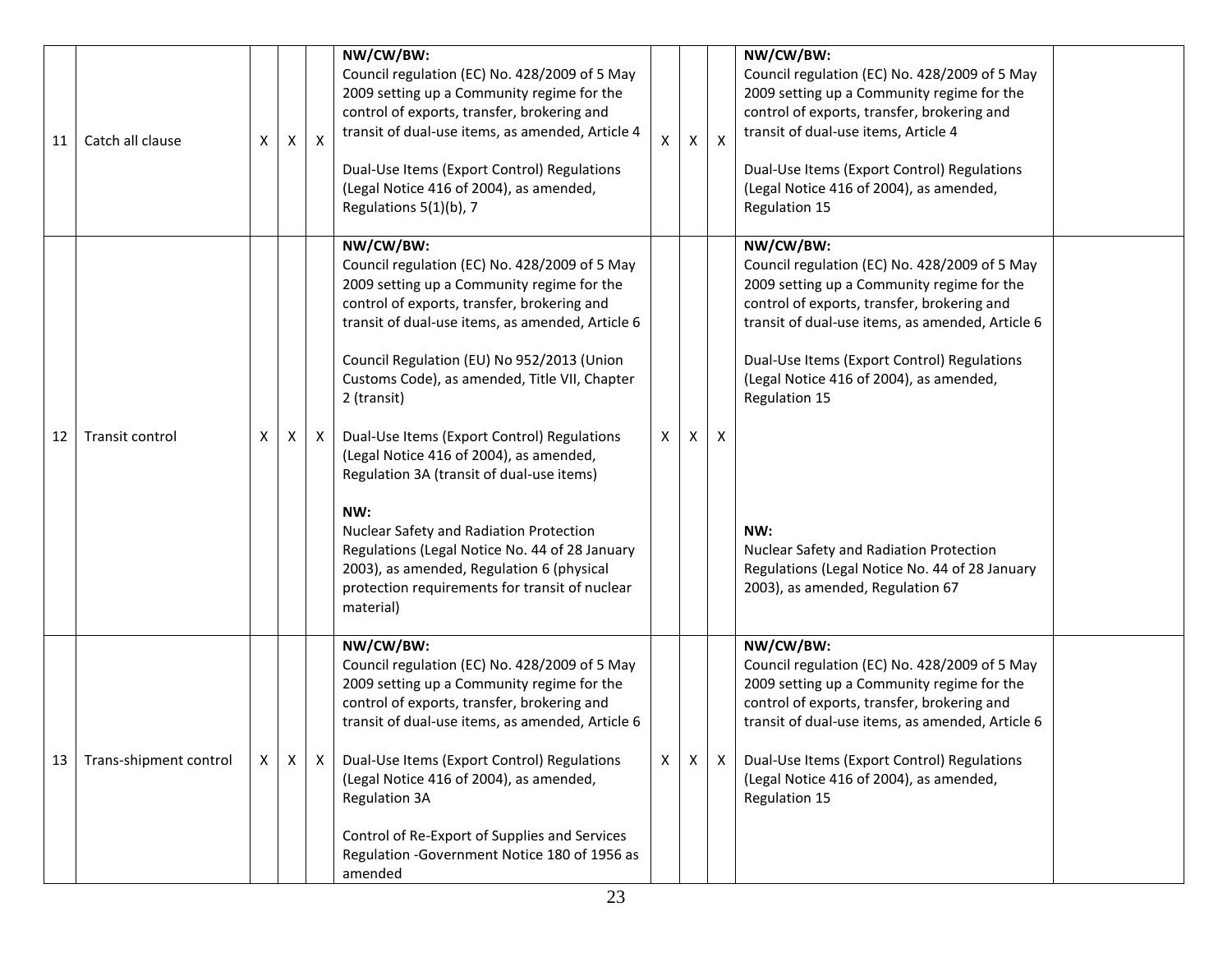|    |                                                                                                                                        |   |                           |              | NW:<br>Nuclear Safety and Radiation Protection<br>Regulations (Legal Notice No. 44 of 28 January<br>2003), as amended, Regulations 6 and 7                                                                                                                                                                                                                                        |   |   |              |                                                                                                                                                                                                                                                                                                                                                                               |  |
|----|----------------------------------------------------------------------------------------------------------------------------------------|---|---------------------------|--------------|-----------------------------------------------------------------------------------------------------------------------------------------------------------------------------------------------------------------------------------------------------------------------------------------------------------------------------------------------------------------------------------|---|---|--------------|-------------------------------------------------------------------------------------------------------------------------------------------------------------------------------------------------------------------------------------------------------------------------------------------------------------------------------------------------------------------------------|--|
| 14 | Re-export control                                                                                                                      | X | X                         | $\mathsf{X}$ | NW/CW/BW:<br>Council regulation (EC) No. 428/2009 of 5 May<br>2009 setting up a Community regime for the<br>control of exports, transfer, brokering and<br>transit of dual-use items, as amended<br>Dual-Use Items (Export Control) Regulations<br>(Legal Notice 416 of 2004), as amended                                                                                         | X | X | $\mathsf{X}$ | NW/CW/BW:<br>Council regulation (EC) No. 428/2009 of 5 May<br>2009 setting up a Community regime for the<br>control of exports, transfer, brokering and<br>transit of dual-use items, as amended<br>Dual-Use Items (Export Control) Regulations<br>(Legal Notice 416 of 2004), as amended                                                                                     |  |
| 15 | Control over financing of<br>exports/transhipments<br>that would contribute to<br>proliferation                                        | X | $\boldsymbol{\mathsf{X}}$ |              | NW:<br>Criminal Code, as amended, Articles 328A(h)<br>and 328F (prohibition on financing of terrorist<br>activities which is defined to include transfers<br>of nuclear material without lawful authority)<br>CW:<br>Chemical Weapons Convention Act (Act No. V<br>of 1997), as amended, Article 4 (prohibition on<br>financing of, inter alia, transfers of chemical<br>weapons) | x | х |              | NW/CW:<br>Prevention of Money Laundering Act, as<br>amended<br>Prevention of Money Laundering and Funding<br>of Terrorism Regulations, as amended, Article 5<br>(Financial Intelligence Analysis Unit (FIAU))<br>NW:<br>Criminal Code, as amended, Article 328F<br>CW:<br>Chemical Weapons Convention Act (Act No. V<br>of 1997), as amended, Article 4 (criminal<br>penalty) |  |
| 16 | Control over services<br>related to exports/<br>transhipments that<br>would contribute to<br>proliferation including<br>transportation |   |                           |              |                                                                                                                                                                                                                                                                                                                                                                                   |   |   |              |                                                                                                                                                                                                                                                                                                                                                                               |  |